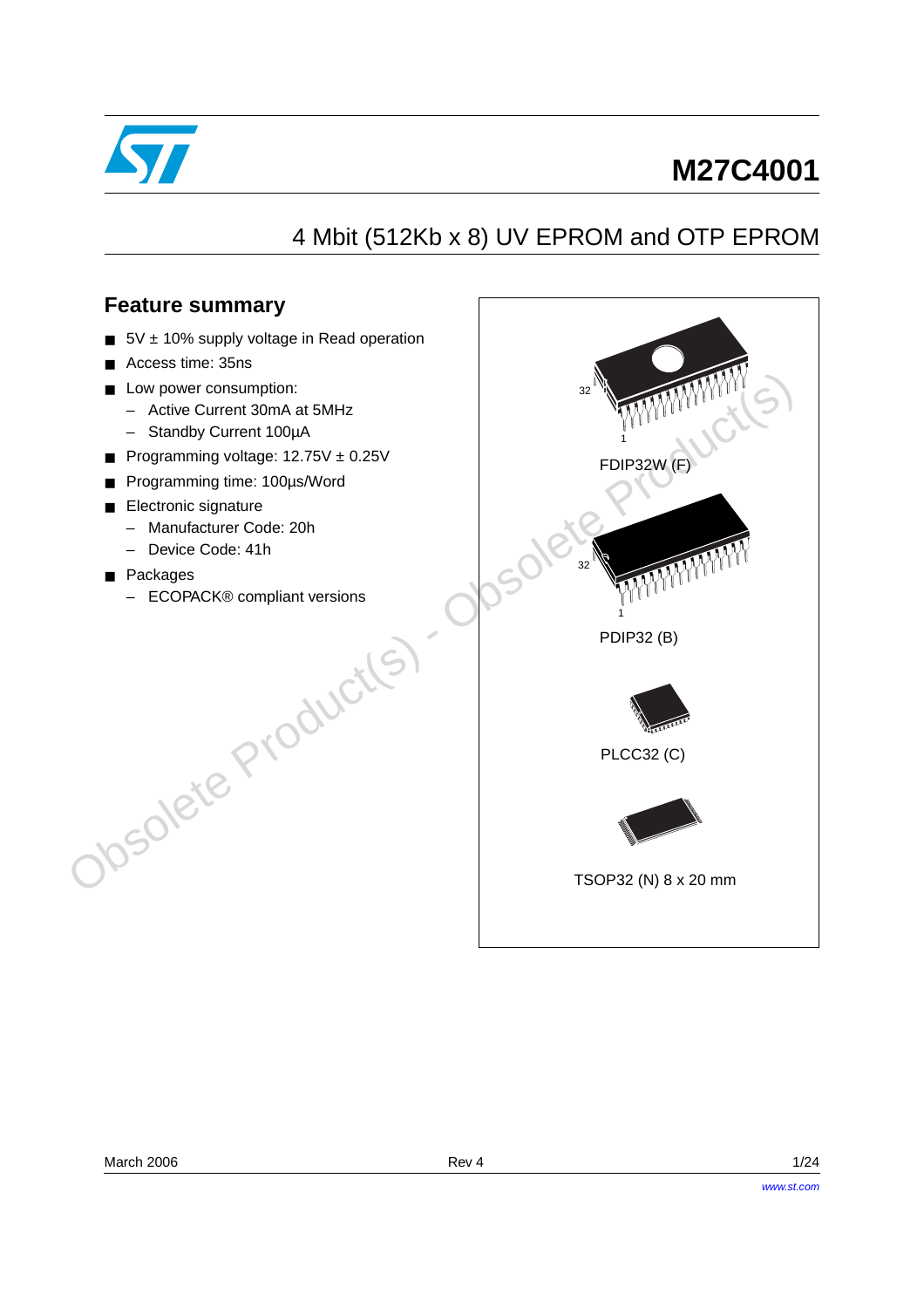# **Contents**

| $\mathbf{2}$    |                                                     |
|-----------------|-----------------------------------------------------|
|                 | 2.1                                                 |
|                 | 2.2                                                 |
|                 | 2.3                                                 |
|                 | 2.4                                                 |
|                 | 2.5                                                 |
|                 | 2.6                                                 |
|                 | 2.7                                                 |
|                 | 2.8                                                 |
|                 | 2.9                                                 |
|                 | Erasure operation (applies to UV EPROM)  11<br>2.10 |
| $\mathbf{3}$    |                                                     |
| 4               |                                                     |
| 5               |                                                     |
| $6\phantom{1}6$ |                                                     |
| $\overline{7}$  |                                                     |
|                 |                                                     |
|                 |                                                     |

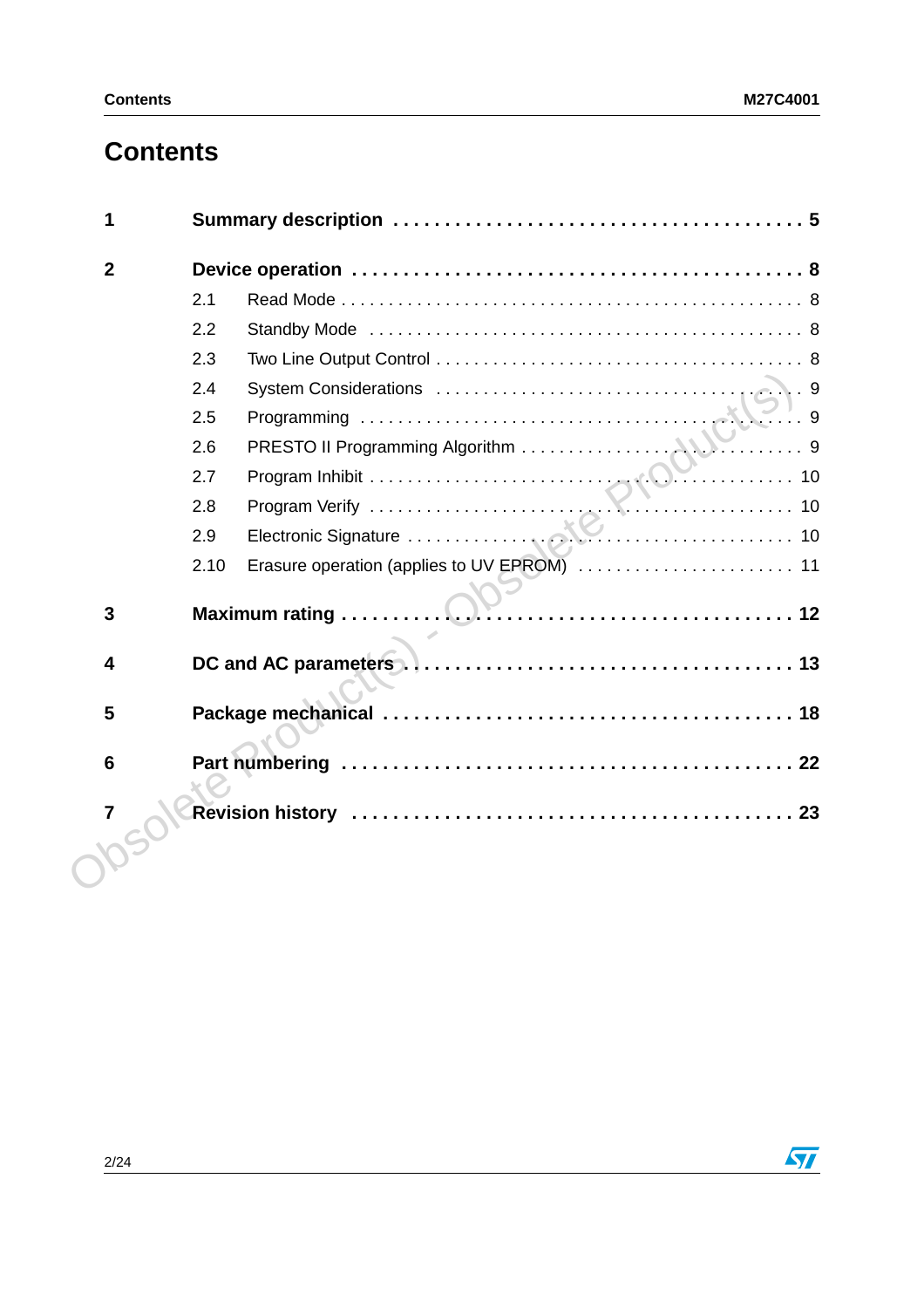# **List of tables**

| Table 1. |                                                                                                                                                                                                                                                                                                                                                                                                                                                                                                                                                                                 |  |
|----------|---------------------------------------------------------------------------------------------------------------------------------------------------------------------------------------------------------------------------------------------------------------------------------------------------------------------------------------------------------------------------------------------------------------------------------------------------------------------------------------------------------------------------------------------------------------------------------|--|
| Table 2. |                                                                                                                                                                                                                                                                                                                                                                                                                                                                                                                                                                                 |  |
| Table 3. |                                                                                                                                                                                                                                                                                                                                                                                                                                                                                                                                                                                 |  |
|          |                                                                                                                                                                                                                                                                                                                                                                                                                                                                                                                                                                                 |  |
|          |                                                                                                                                                                                                                                                                                                                                                                                                                                                                                                                                                                                 |  |
|          |                                                                                                                                                                                                                                                                                                                                                                                                                                                                                                                                                                                 |  |
|          |                                                                                                                                                                                                                                                                                                                                                                                                                                                                                                                                                                                 |  |
|          |                                                                                                                                                                                                                                                                                                                                                                                                                                                                                                                                                                                 |  |
|          |                                                                                                                                                                                                                                                                                                                                                                                                                                                                                                                                                                                 |  |
|          |                                                                                                                                                                                                                                                                                                                                                                                                                                                                                                                                                                                 |  |
|          |                                                                                                                                                                                                                                                                                                                                                                                                                                                                                                                                                                                 |  |
|          |                                                                                                                                                                                                                                                                                                                                                                                                                                                                                                                                                                                 |  |
|          |                                                                                                                                                                                                                                                                                                                                                                                                                                                                                                                                                                                 |  |
|          |                                                                                                                                                                                                                                                                                                                                                                                                                                                                                                                                                                                 |  |
|          |                                                                                                                                                                                                                                                                                                                                                                                                                                                                                                                                                                                 |  |
|          |                                                                                                                                                                                                                                                                                                                                                                                                                                                                                                                                                                                 |  |
|          |                                                                                                                                                                                                                                                                                                                                                                                                                                                                                                                                                                                 |  |
|          |                                                                                                                                                                                                                                                                                                                                                                                                                                                                                                                                                                                 |  |
|          | $\begin{array}{c}\n\hline\n\text{and refines in the image.}\n\end{array}\n\left.\begin{array}{c}\n\hline\n\text{and refines in the image.}\n\end{array}\right.\n\left.\begin{array}{c}\n\hline\n\text{and refines in the image.}\n\end{array}\right.\n\left.\begin{array}{c}\n\hline\n\text{and left to the image.}\n\end{array}\right.\n\left.\begin{array}{c}\n\hline\n\text{and right to the image.}\n\end{array}\right.\n\left.\begin{array}{c}\n\hline\n\text{and right to the image.}\n\end{array}\right.\n\left.\begin{array}{c}\n\hline\n\text{and right to the image.$ |  |
|          |                                                                                                                                                                                                                                                                                                                                                                                                                                                                                                                                                                                 |  |

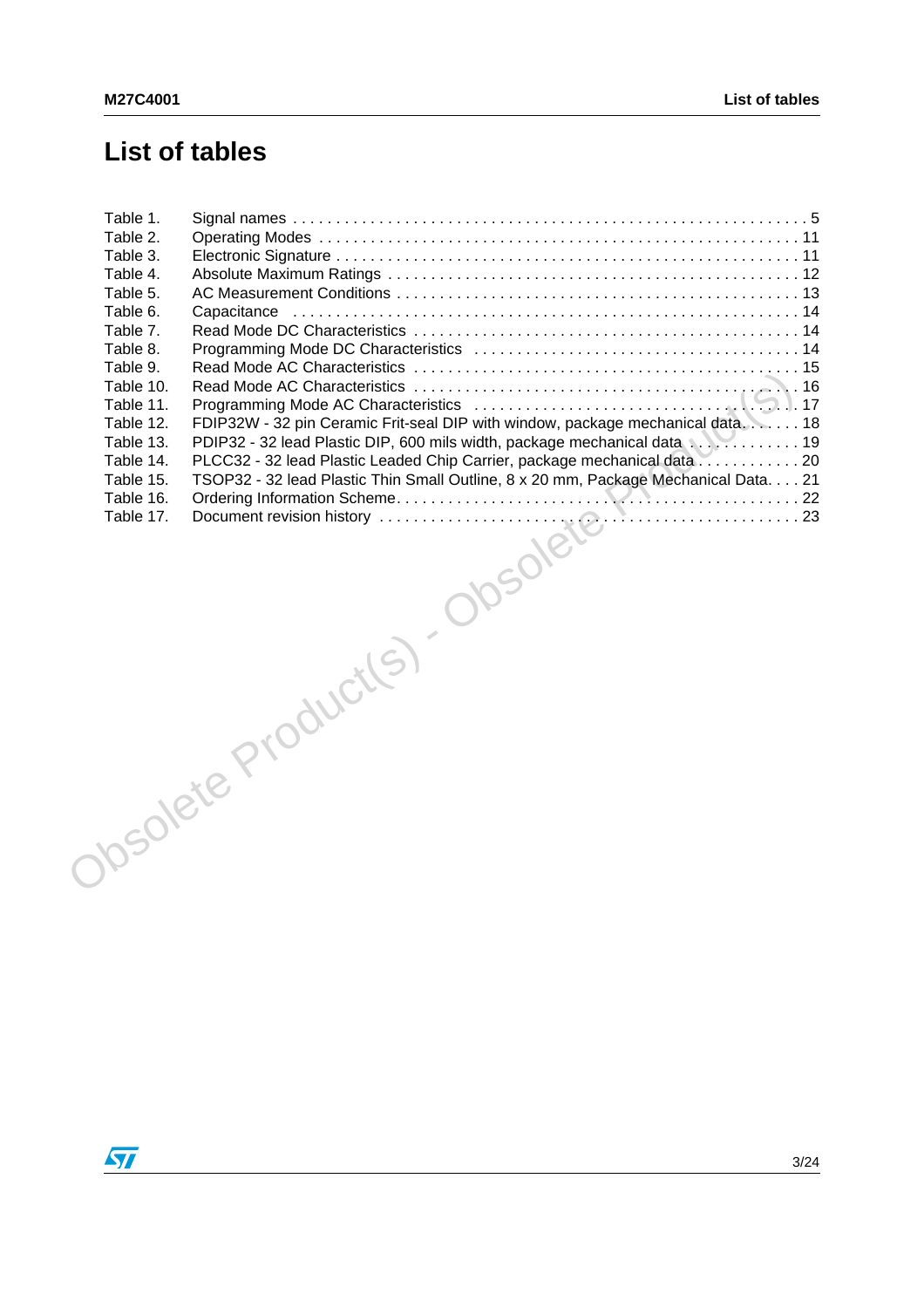# **List of figures**

| Figure 1.<br>Figure 2.<br>Figure 3.<br>Figure 4.<br>Figure 5.<br>Figure 6.<br>Figure 7.<br>Figure 8.<br>Figure 9.<br>Figure 10.<br>Figure 11.<br>Figure 12. |                                                                                                                                                                                        |  |
|-------------------------------------------------------------------------------------------------------------------------------------------------------------|----------------------------------------------------------------------------------------------------------------------------------------------------------------------------------------|--|
|                                                                                                                                                             | PLCC32 - 32 lead Plastic Leaded Chip Carrier, Package Outline 20<br>TSOP32 - 32 lead Plastic Thin Small Outline, 8 x 20 mm, Package Outline 21<br>Obsolete Product(s) Obsolete Product |  |
|                                                                                                                                                             |                                                                                                                                                                                        |  |

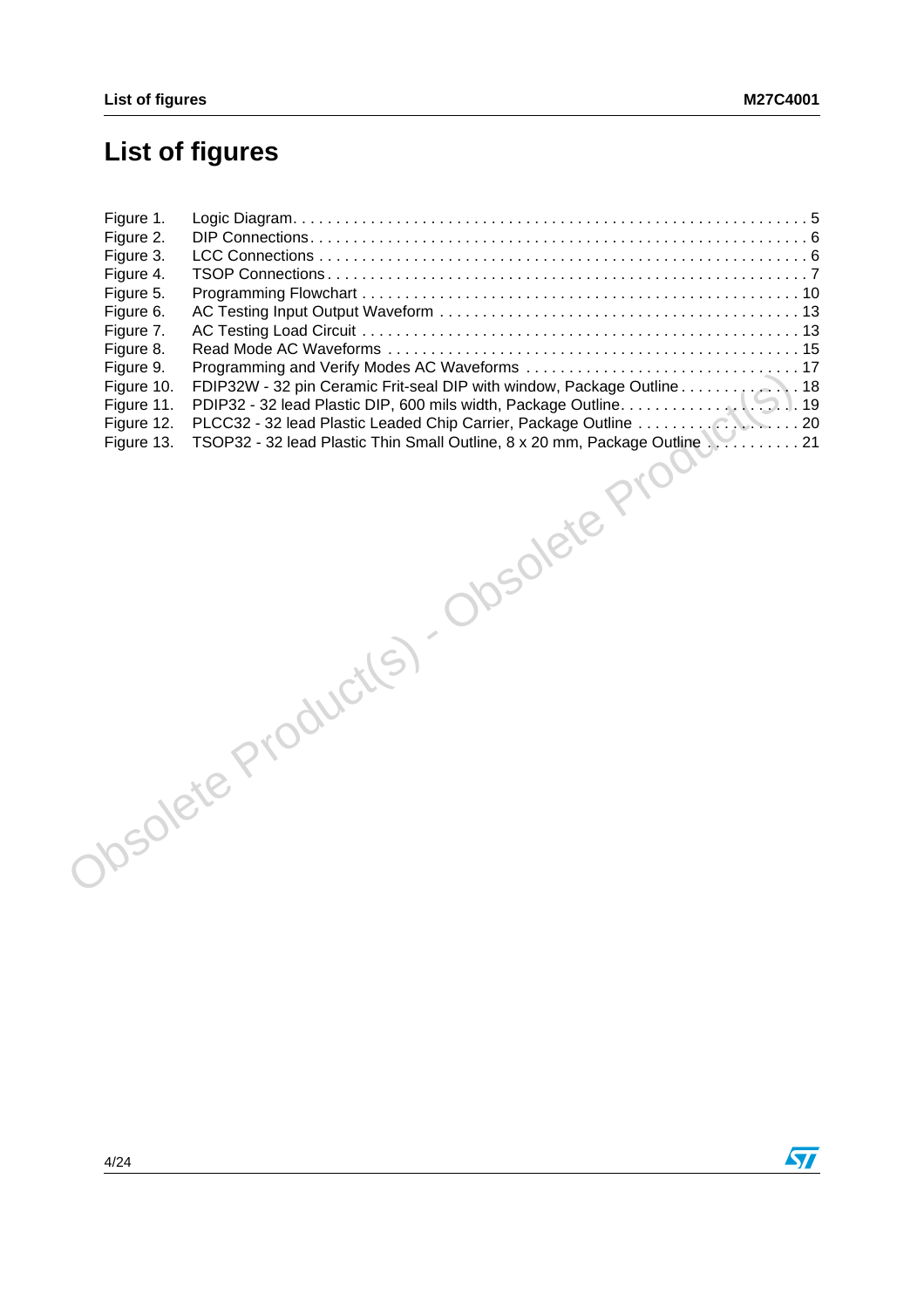## <span id="page-4-0"></span>**1 Summary description**

The M27C4001 is a 4 Mbit EPROM offered in the two ranges UV (ultra violet erase) and OTP (one time programmable). It is ideally suited for microprocessor systems requiring large programs and is organised as 524,288 by 8 bits.

The FDIP32W (window ceramic frit-seal package) has a transparent lid which allows the user to expose the chip to ultraviolet light to erase the bit pattern. A new pattern can then be written to the device by following the programming procedure.

For applications where the content is programmed only one time and erasure is not required, the M27C4001 is offered in PDIP32, PLCC32 and TSOP32 (8 x 20 mm) packages.

In order to meet environmental requirements, ST offers the M27C4001 in ECOPACK® packages.

ECOPACK packages are Lead-free. The category of second Level Interconnect is marked on the package and on the inner box label, in compliance with JEDEC Standard JESD97. The maximum ratings related to soldering conditions are also marked on the inner box label.

<span id="page-4-2"></span>ECOPACK is an ST trademark. ECOPACK specifications are available at: www.st.com.



<span id="page-4-1"></span>

| Table 1.        | <b>Signal names</b> |                |
|-----------------|---------------------|----------------|
| A0-A18          |                     | Address Inputs |
| $Q0-Q7$         |                     | Data Outputs   |
| E               |                     | Chip Enable    |
| $\overline{G}$  |                     | Output Enable  |
| V <sub>PP</sub> |                     | Program Supply |
| $V_{CC}$        |                     | Supply Voltage |
| $V_{SS}$        |                     | Ground         |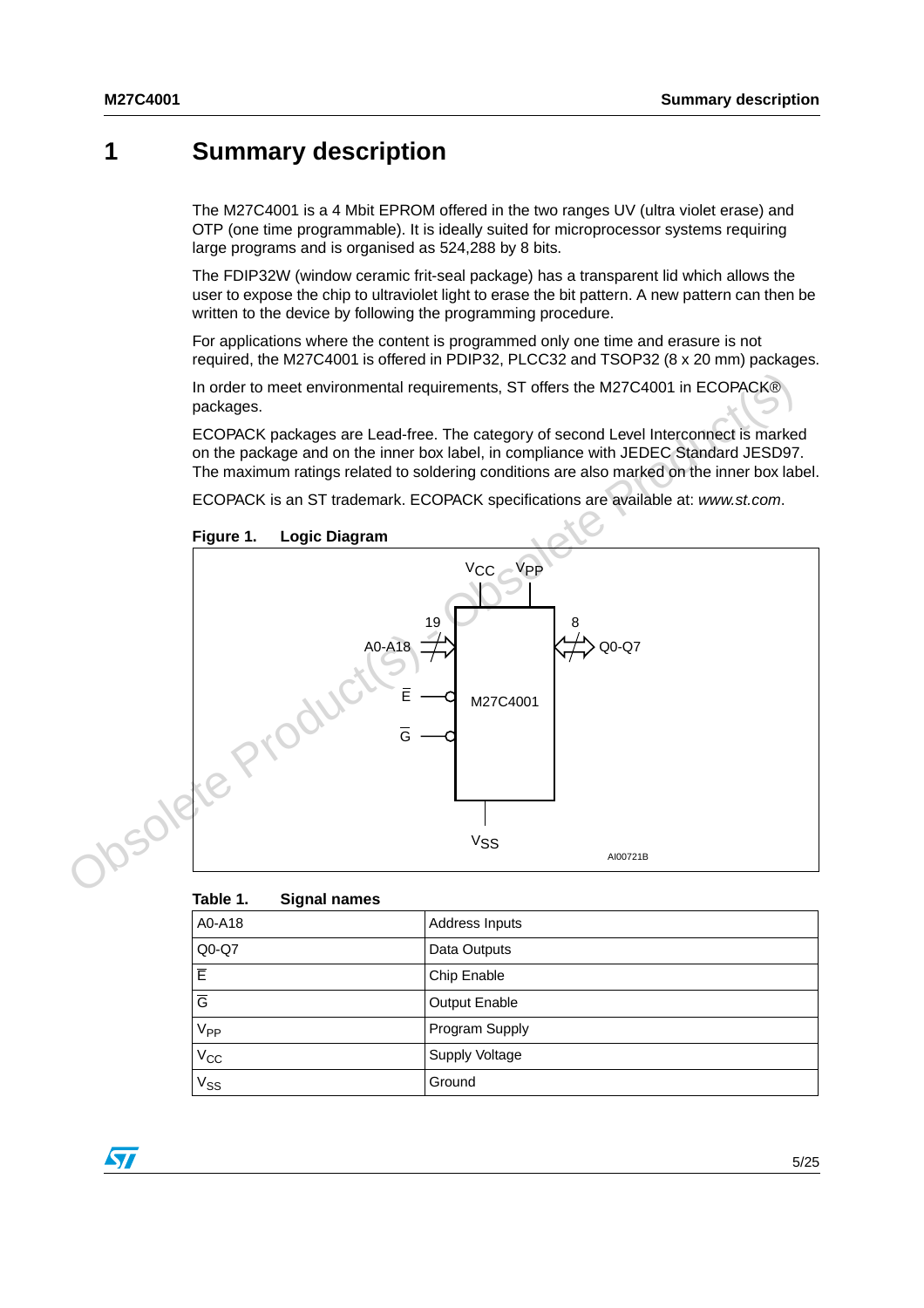

<span id="page-5-0"></span>

<span id="page-5-1"></span>



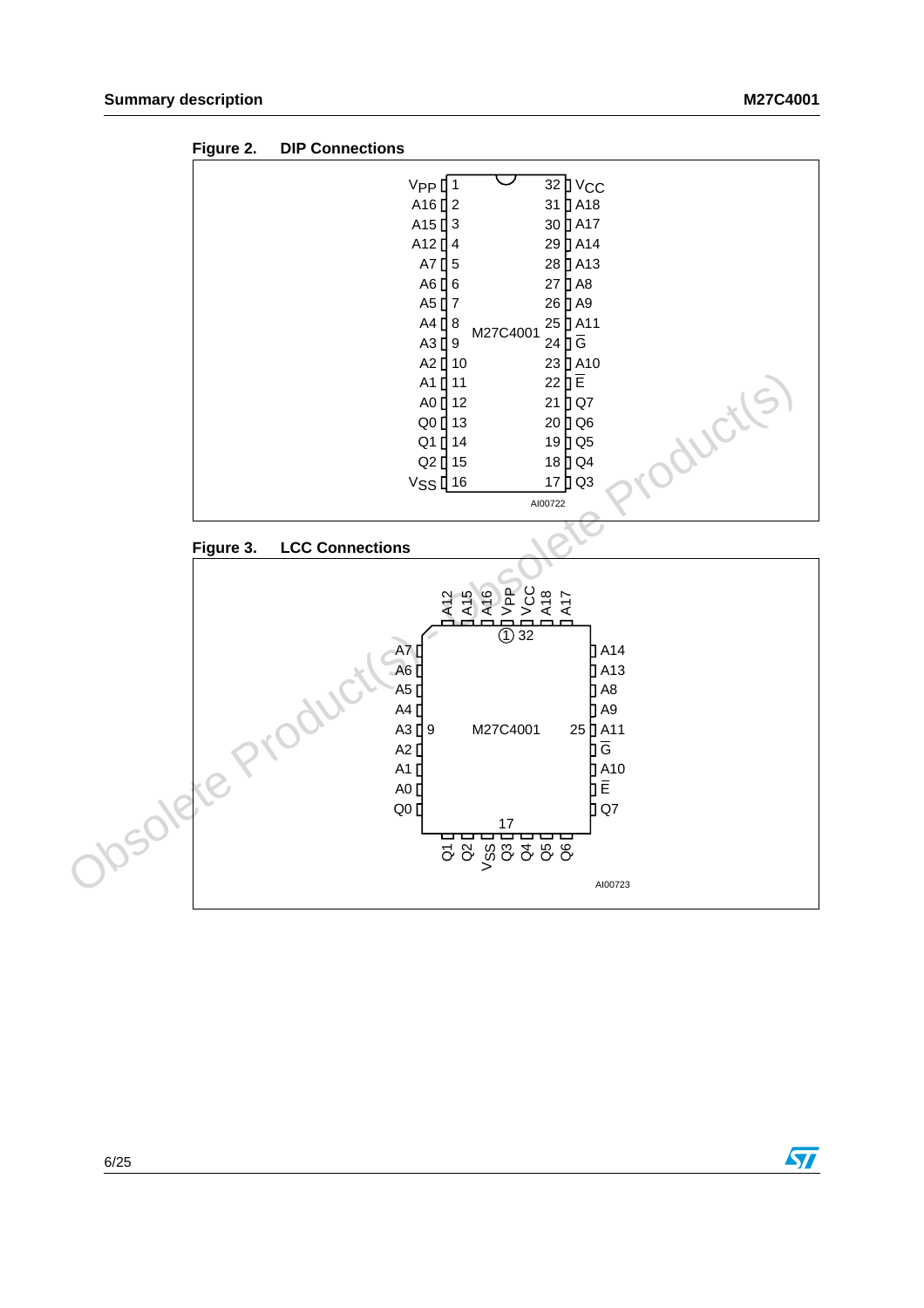

<span id="page-6-0"></span>**Figure 4. TSOP Connections**

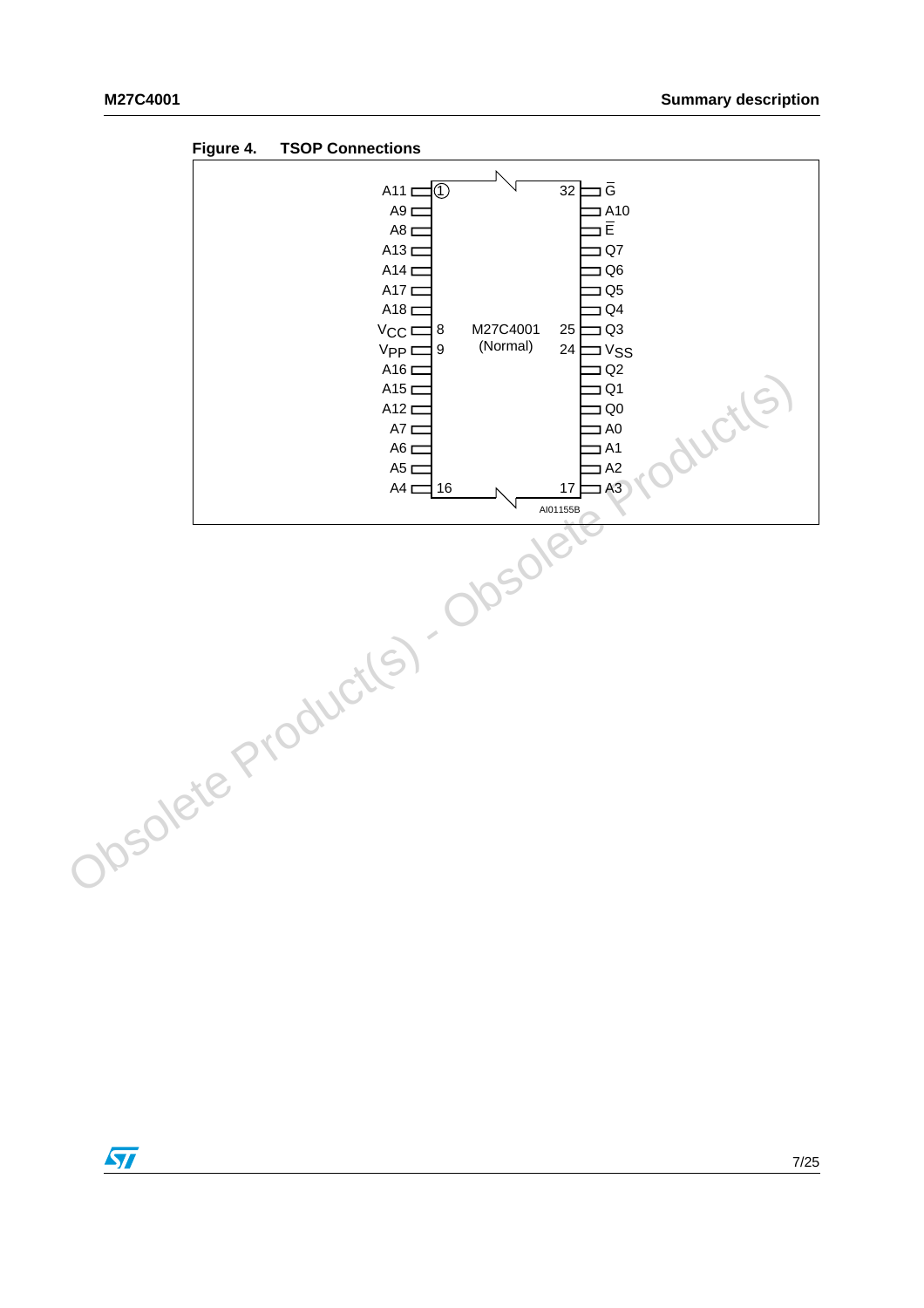## <span id="page-7-0"></span>**2 Device operation**

The operating modes of the M27C4001 are listed in the Operating Modes table. A single power supply is required in the read mode. All inputs are TTL levels except for V<sub>PP</sub> and 12V on A9 for Electronic Signature.

### <span id="page-7-1"></span>**2.1 Read Mode**

The M27C4001 has two control functions, both of which must be logically active in order to obtain data at the outputs. Chip Enable  $(E)$  is the power control and should be used for device selection. Output Enable  $(\overline{G})$  is the output control and should be used to gate data to the output pins, independent of device selection. Assuming that the addresses are stable, the address access time ( $t_{AVQV}$ ) is equal to the delay from  $\overline{E}$  to output ( $t_{ELQV}$ ). Data is available at the output after a delay of t<sub>GLOV</sub> from the falling edge of  $\overline{G}$ , assuming that  $\overline{E}$  has been low and the addresses have been stable for at least  $t_{AVOV}t_{GI,OV}$ .

### <span id="page-7-2"></span>**2.2 Standby Mode**

The M27C4001 has a standby mode which reduces the supply current from 30mA to 100µA. The M27C4001 is placed in the standby mode by applying a CMOS high signal to the  $\overline{E}$ input. When in the standby mode, the outputs are in a high impedance state, independent of the  $\overline{G}$  input.

## <span id="page-7-3"></span>**2.3 Two Line Output Control**

Because EPROMs are usually used in larger memory arrays, this product features a 2 line control function which accommodates the use of multiple memory connection. The two line control function allows:

- a) the lowest possible memory power dissipation,
- b) complete assurance that output bus contention will not occur.

For the most efficient use of these two control lines,  $\overline{E}$  should be decoded and used as the primary device selecting function, while G should be made a common connection to all devices in the array and connected to the READ line from the system control bus. This ensures that all deselected memory devices are in their low power standby mode and that the output pins are only active when data is required from a particular memory device.device selection. Output Enable (G) is the output control and should be used to gate detail<br>the output pins, independent of device selection. Assuming that the addresses are stable<br>the addresse scores time ( $u_{\text{avg}}$ ) is e



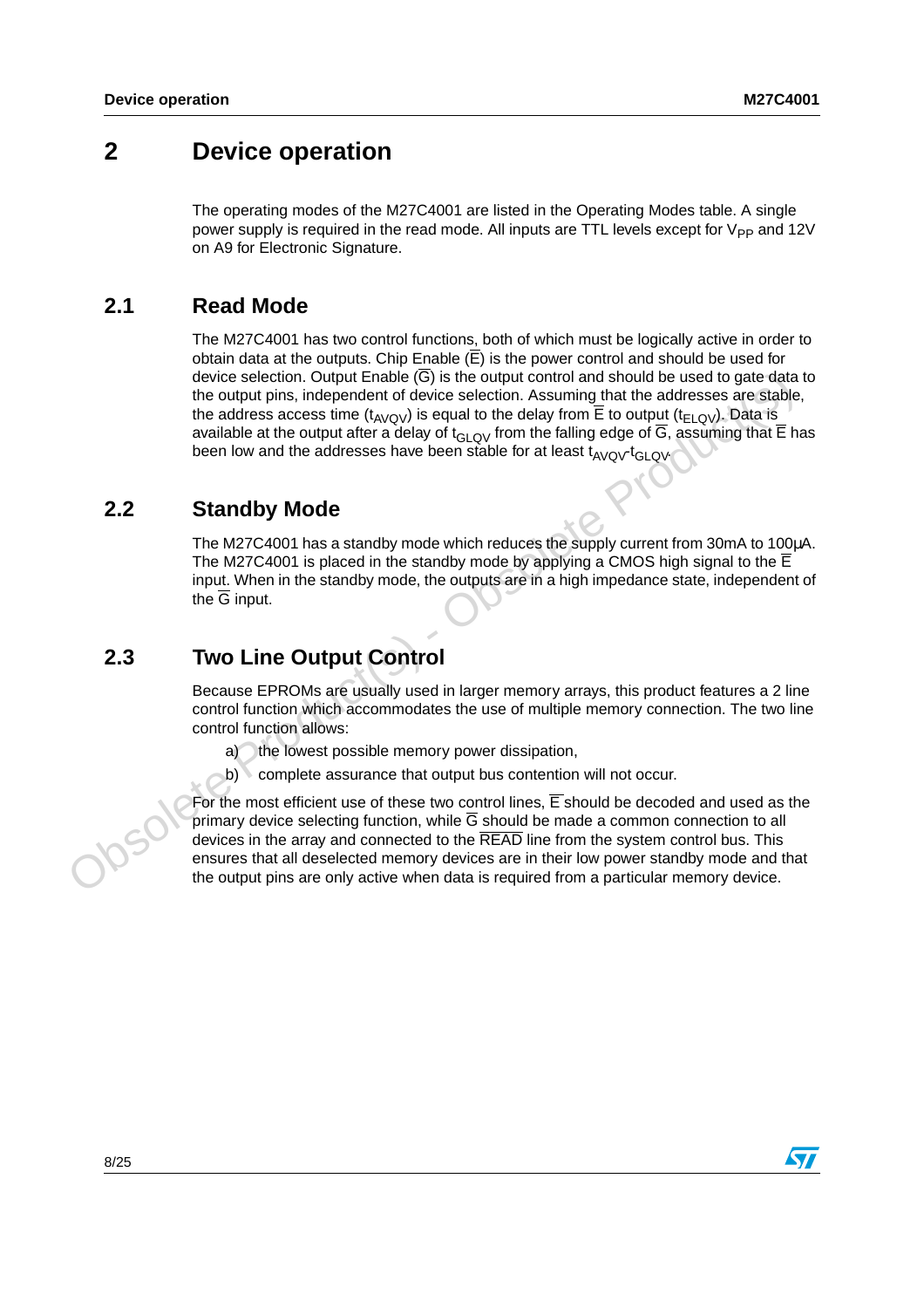### <span id="page-8-0"></span>**2.4 System Considerations**

The power switching characteristics of Advanced CMOS EPROMs require careful decoupling of the devices. The supply current,  $I_{\rm CC}$ , has three segments that are of interest to the system designer: the standby current level, the active current level, and transient current peaks that are produced by the falling and rising edges of E. The magnitude of the transient current peaks is dependent on the capacitive and inductive loading of the device at the output. The associated transient voltage peaks can be suppressed by complying with the two line output control and by properly selected decoupling capacitors. It is recommended that a 0.1 $\mu$ F ceramic capacitor be used on every device between  $V_{CC}$  and  $V_{SS}$ . This should be a high frequency capacitor of low inherent inductance and should be placed as close to the device as possible. In addition, a 4.7µF bulk electrolytic capacitor should be used between  $V_{CC}$  and  $V_{SS}$  for every eight devices. The bulk capacitor should be located near the power supply connection point. The purpose of the bulk capacitor is to overcome the voltage drop caused by the inductive effects of PCB traces.

### <span id="page-8-1"></span>**2.5 Programming**

When delivered (and after each erasure for UV EPROM), all bits of the M27C4001 are in the '1' state. Data is introduced by selectively programming '0's into the desired bit locations. Although only '0's will be programmed, both '1's and '0's can be present in the data word. The only way to change a '0' to a '1' is by die exposure to ultraviolet light (UV EPROM). The M27C4001 is in the programming mode when  $V_{\text{PP}}$  input is at 12.75V, G is at V<sub>IH</sub> and E is pulsed to  $V_{II}$ . The data to be programmed is applied to 8 bits in parallel to the data output pins. The levels required for the address and data inputs are TTL.  $V_{CC}$  is specified to be  $6.25V \pm 0.25V$ . necestary of the material of the programmed is applied to 8 bits in production of the function of the bulk capacitor is to overcome the voltation drop caused by the inductive effects of PCB traces.<br> **2.5** Programming<br>
Whe

## <span id="page-8-2"></span>**2.6 PRESTO II Programming Algorithm**

PRESTO II Programming Algorithm allows the whole array to be programmed with a guaranteed margin, in a typical time of 52.5 seconds. Programming with PRESTO II consists of applying a sequence of 100µs program pulses to each byte until a correct verify occurs (see Figure 5). During programming and verify operation, a MARGIN MODE circuit is automatically activated in order to guarantee that each cell is programmed with enough margin. No overprogram pulse is applied since the verify in MARGIN MODE provides the

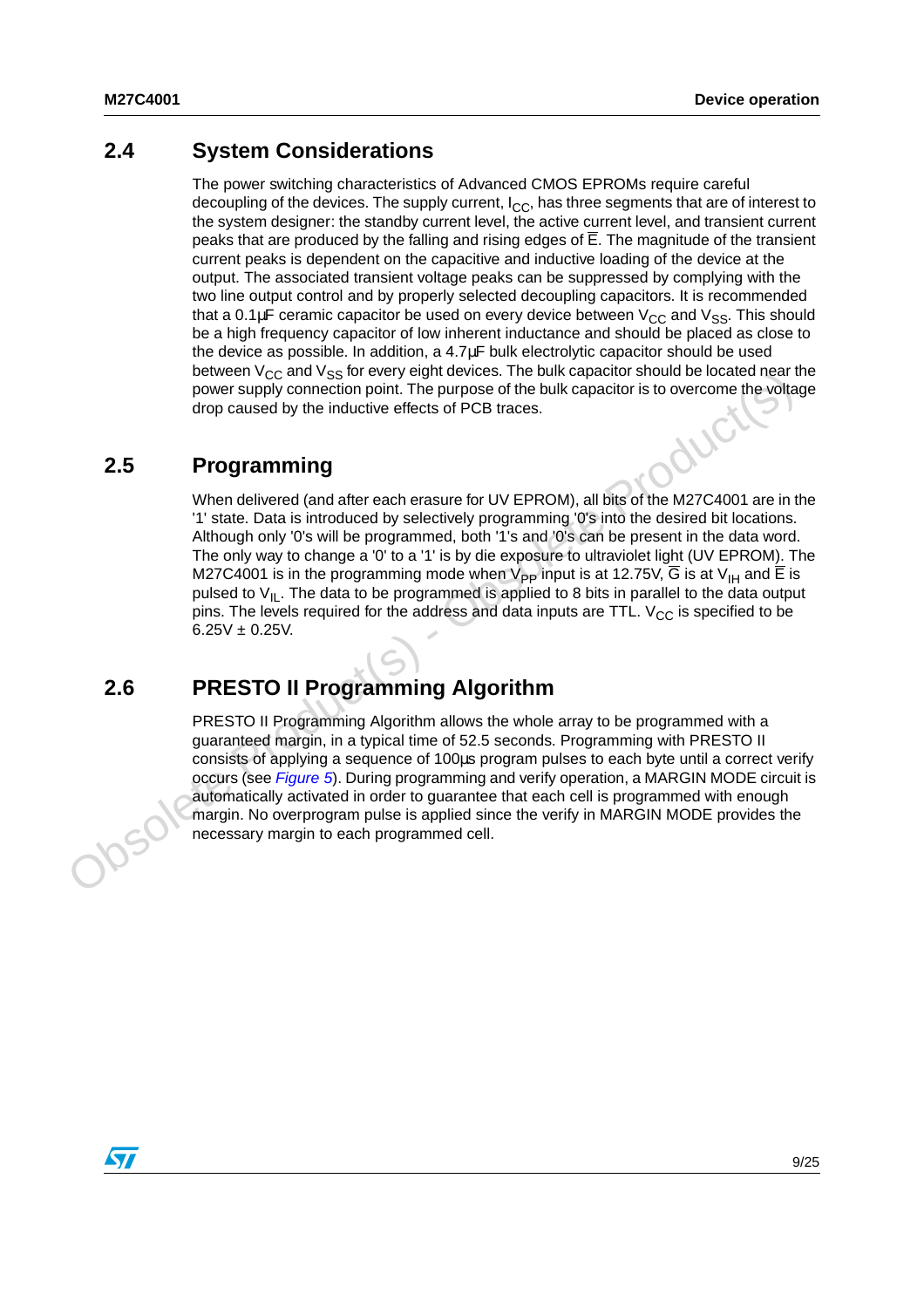

#### <span id="page-9-3"></span>**Figure 5. Programming Flowchart**

### <span id="page-9-0"></span>**2.7 Program Inhibit**

Programming of multiple M27C4001s in parallel with different data is also easily accomplished. Except for E, all like inputs including G of the parallel M27C4001 may be common. A TTL low level pulse applied to a M27C4001's  $\overline{E}$  input, with V<sub>PP</sub> at 12.75V, will program that M27C4001. A high level E input inhibits the other M27C4001s from being programmed.

## <span id="page-9-1"></span>**2.8 Program Verify**

A verify (read) should be performed on the programmed bits to determine that they were correctly programmed. The verify is accomplished with  $\overline{G}$  at V<sub>IL</sub>,  $\overline{E}$  at V<sub>IH</sub>, V<sub>PP</sub> at 12.75V and  $V_{\text{CC}}$  at 6.25 $V$ .

### <span id="page-9-2"></span>**2.9 Electronic Signature**

The Electronic Signature (ES) mode allows the reading out of a binary code from an EPROM that will identify its manufacturer and type. This mode is intended for use by programming equipment to automatically match the device to be programmed with its corresponding programming algorithm. The ES mode is functional in the  $25^{\circ}C \pm 5^{\circ}C$ ambient temperature range that is required when programming the M27C4001. To activate the ES mode, the programming equipment must force 11.5V to 12.5V on address line A9 of the M27C4001 with  $V_{PP} = V_{CC} = 5V$ . Two identifier bytes may then be sequenced from the device outputs by toggling address line A0 from V<sub>IL</sub> to V<sub>IH</sub>. All other address lines must be held at  $\vee$ <sub>IL</sub> during Electronic Signature mode. Byte 0 (A0 =  $\vee$ <sub>IL</sub>) represents the manufacturer code and byte 1 (A0 =  $V_{\text{H}}$ ) the device identifier code. For the STMicroelectronics M27C4001, these two identifier bytes are given in [Table 3](#page-10-2) and can be read-out on outputs Q7 to Q0.

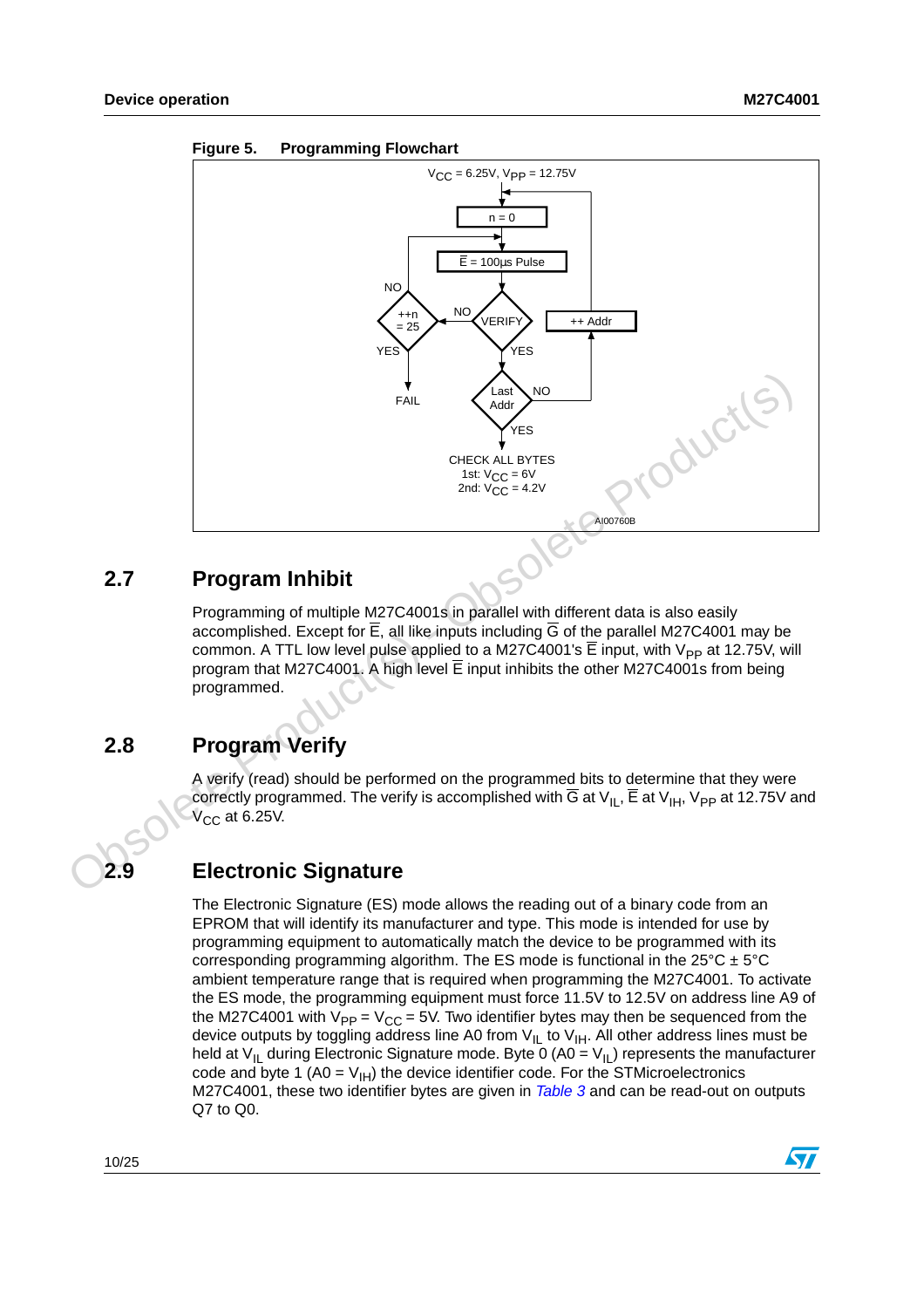### <span id="page-10-0"></span>**2.10 Erasure operation (applies to UV EPROM)**

The erasure characteristics of the M27C4001 are such that erasure begins when the cells are exposed to light with wavelengths shorter than approximately 4000 Å. It should be noted that sunlight and some type of fluorescent lamps have wavelengths in the 3000-4000 Å range. Data shows that constant exposure to room level fluorescent lighting could erase a typical M27C4001 in about 3 years, while it would take approximately 1 week to cause erasure when exposed to direct sunlight. If the M27C4001 is to be exposed to these types of lighting conditions for extended periods of time, it is suggested that opaque labels be put over the M27C4001 window to prevent unintentional erasure. The recommended erasure procedure for the M27C4001 is exposure to short wave ultraviolet light which has wavelength of 2537 Å. The integrated dose (i.e. UV intensity x exposure time) for erasure should be a minimum of 15 W-sec/cm<sup>2</sup>. The erasure time with this dosage is approximately 15 to 20 minutes using an ultraviolet lamp with 12000  $\mu$ W/cm<sup>2</sup> power rating. The M27C4001 should be placed within 2.5 cm (1 inch) of the lamp tubes during the erasure. Some lamps have a filter on their tubes which should be removed before erasure.

| Table 2.                                                                                 | Operating Modes <sup>(1)</sup> |                                    |                |                 |             |                |                |                                    |    |                 |
|------------------------------------------------------------------------------------------|--------------------------------|------------------------------------|----------------|-----------------|-------------|----------------|----------------|------------------------------------|----|-----------------|
| <b>Mode</b>                                                                              |                                | E                                  |                | G               |             | A <sub>9</sub> |                | $\rm v_{pp}$                       |    | Q7 - Q0         |
| Read                                                                                     |                                | $V_{IL}$                           |                | $V_{IL}$        |             | X              |                | V <sub>CC</sub> or V <sub>SS</sub> |    | Data Out        |
| <b>Output Disable</b>                                                                    |                                | $V_{IL}$                           |                | $V_{\text{IH}}$ |             | $\chi$         |                | V <sub>CC</sub> or V <sub>SS</sub> |    | Hi-Z            |
| Program                                                                                  |                                | $V_{II}$ Pulse                     |                | $V_{\text{IH}}$ |             | X              |                | V <sub>PP</sub>                    |    | Data In         |
| Verify                                                                                   |                                | $V_{\text{IH}}$                    |                | $V_{IL}$        |             | X              |                | $V_{PP}$                           |    | Data Out        |
| Program Inhibit                                                                          |                                | $V_{\text{IH}}$                    |                | $V_{\text{IH}}$ |             | X              |                | $V_{PP}$                           |    | Hi-Z            |
| Standby                                                                                  |                                | $V_{\text{I} \overline{\text{H}}}$ |                | X               |             | X              |                | $V_{CC}$ or $V_{SS}$               |    | Hi-Z            |
| <b>Electronic Signature</b>                                                              |                                | $V_{IL}$                           |                | $V_{IL}$        |             | $V_{ID}$       |                | $V_{CC}$                           |    | Codes           |
| 1. $X = V_{\text{IH}}$ or $V_{\text{IL}}$ , $V_{\text{ID}} = 12V \pm 0.5V$ .<br>Table 3. | <b>Electronic Signature</b>    |                                    |                |                 |             |                |                |                                    |    |                 |
| Identifier                                                                               | A <sub>0</sub>                 | Q7                                 | Q <sub>6</sub> | Q <sub>5</sub>  | Q4          | Q3             | Q <sub>2</sub> | Q <sub>1</sub>                     | Q0 | <b>Hex Data</b> |
| Manufacturer's<br>Code                                                                   | $V_{IL}$                       | $\mathbf 0$                        | 0              | 1               | $\mathbf 0$ | $\mathbf 0$    | $\mathbf 0$    | $\mathbf 0$                        | 0  | 20h             |
| Electronic<br>Signature                                                                  | $V_{\text{IH}}$                | $\mathbf 0$                        | 1              | 0               | 0           | 0              | $\mathbf 0$    | 0                                  | 1  | 41h             |

#### <span id="page-10-1"></span>Table 2. **Operating Modes<sup>(1)</sup>**

#### <span id="page-10-2"></span>**Table 3. Electronic Signature**

| <b>Identifier</b>       | A0              | Q7 | Q6 | Q5 | Q4 | Q3 | Q <sub>2</sub> | Q1 | Q0 | <b>Hex Data</b> |
|-------------------------|-----------------|----|----|----|----|----|----------------|----|----|-----------------|
| Manufacturer's<br>Code  | $V_{IL}$        | 0  | 0  |    | 0  | 0  | 0              |    | 0  | 20h             |
| Electronic<br>Signature | V <sub>IH</sub> | 0  |    | 0  | 0  | 0  | 0              |    |    | 41h             |

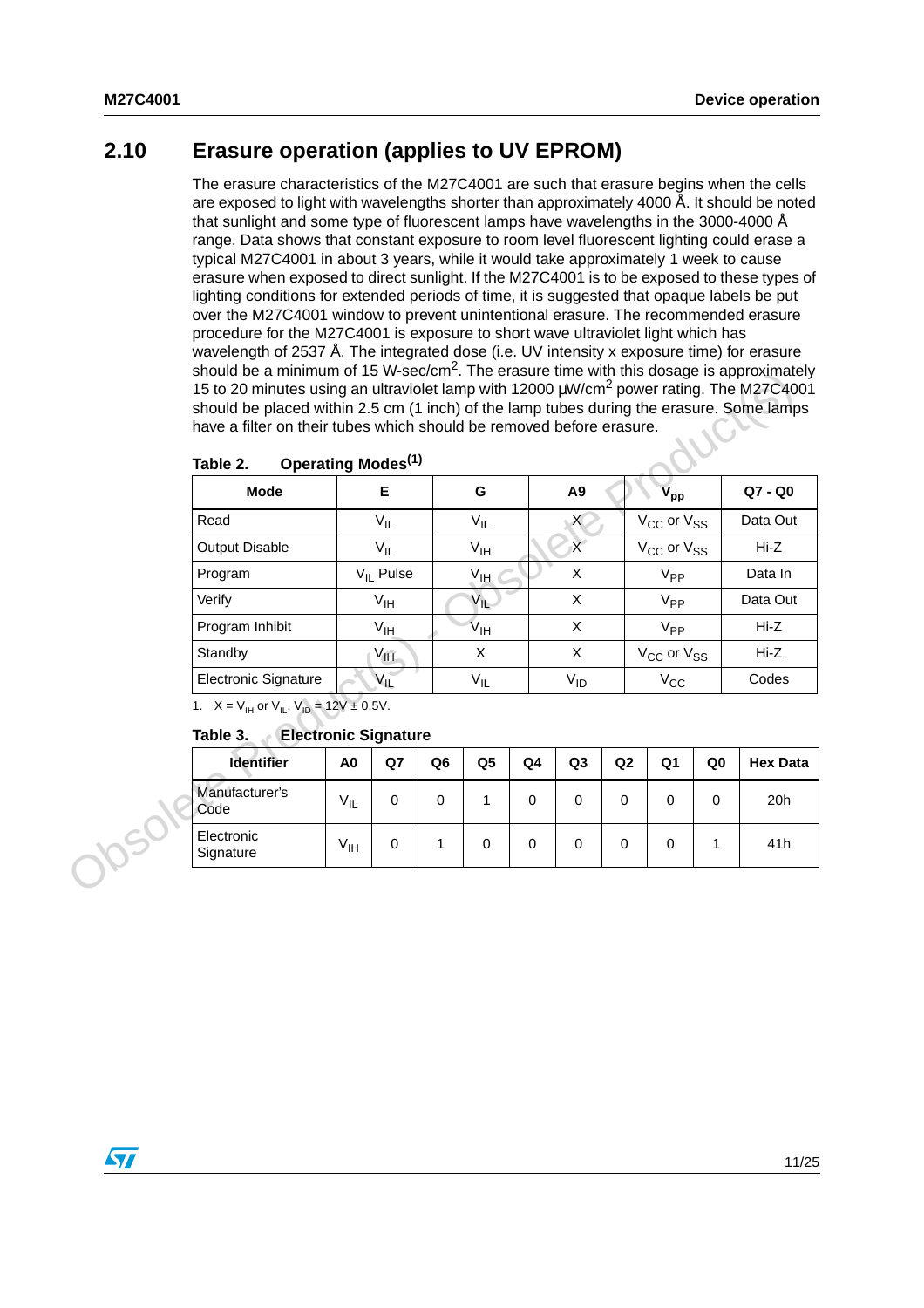## <span id="page-11-0"></span>**3 Maximum rating**

Stressing the device above the rating listed in the Absolute Maximum Ratings table may cause permanent damage to the device. These are stress ratings only and operation of the device at these or any other conditions above those indicated in the Operating sections of this specification is not implied. Exposure to Absolute Maximum Rating conditions for extended periods may affect device reliability. Refer also to the STMicroelectronics SURE Program and other relevant quality documents.

| Symbol                | <b>Parameter</b>                                                                                                       | Value        | <b>Unit</b> |
|-----------------------|------------------------------------------------------------------------------------------------------------------------|--------------|-------------|
| $T_A$                 | Ambient Operating Temperature <sup>(1)</sup>                                                                           | $-40$ to 125 | $\circ$ C   |
| $T_{BIAS}$            | Temperature Under Bias                                                                                                 | $-50$ to 125 | $^{\circ}C$ |
| $T_{\text{STG}}$      | Storage Temperature                                                                                                    | $-65$ to 150 | $^{\circ}C$ |
| $V_{10}^{(2)}$        | Input or Output Voltage (except A9)                                                                                    | $-2$ to $7$  | $\vee$      |
| $V_{CC}$              | Supply Voltage                                                                                                         | $-2$ to $7$  | $\vee$      |
| $V_{\text{A}9}^{(2)}$ | A9 Voltage                                                                                                             | $-2$ to 13.5 | $\vee$      |
| $V_{PP}$              | Program Supply Voltage                                                                                                 | $-2$ to 14   | V           |
|                       | less than 20ns. Maximum DC voltage on Output is $V_{CC}$ +0.5V with possible overshoot to $V_{CC}$<br>JOSOKER Products |              |             |

<span id="page-11-2"></span><span id="page-11-1"></span>Table 4. **Absolute Maximum Ratings** 

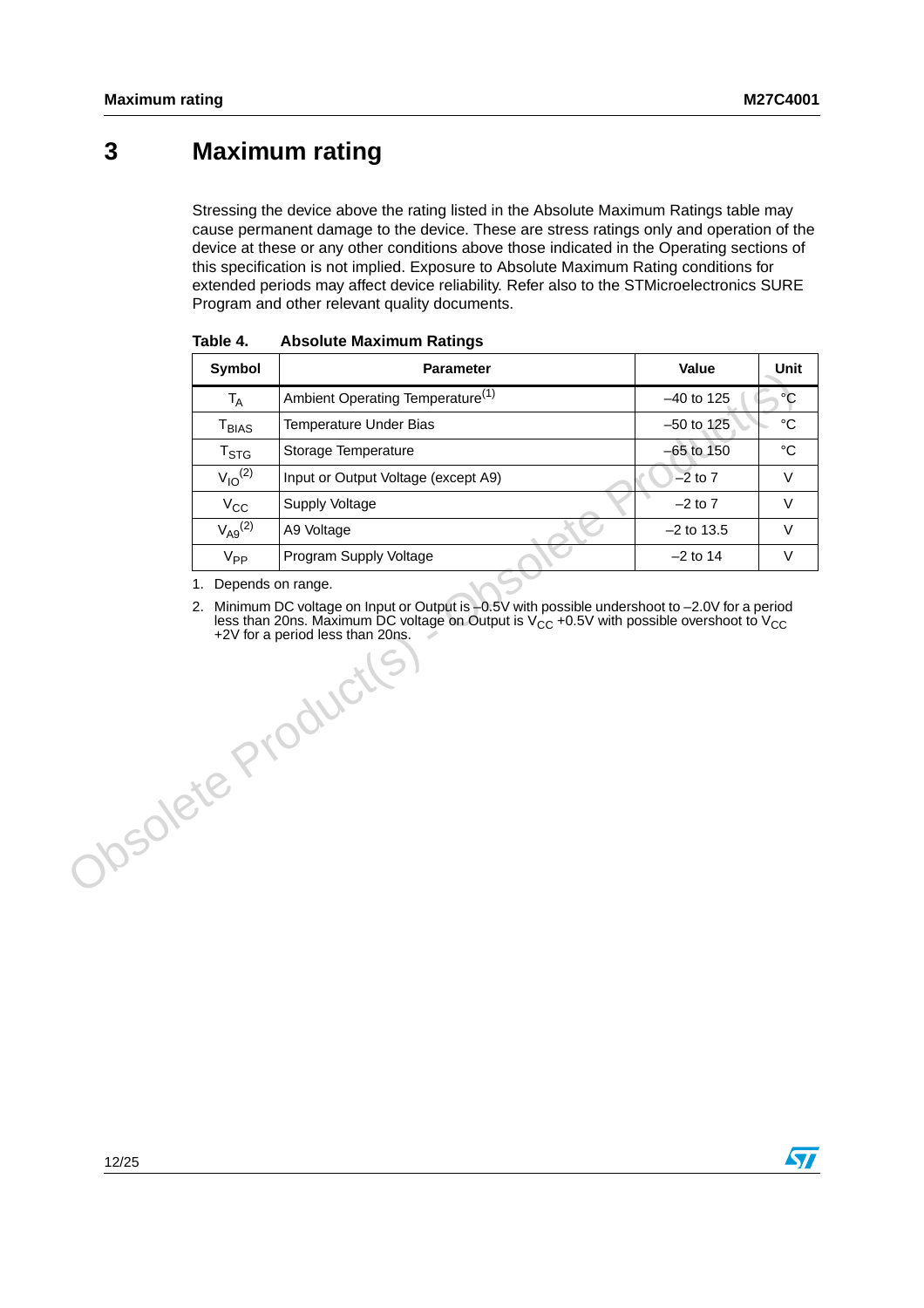## <span id="page-12-0"></span>**4 DC and AC parameters**

This section summarizes the operating and measurement conditions, and the DC and AC characteristics of the device. The parameters in the DC and AC Characteristic tables that follow are derived from tests performed under the Measurement Conditions summarized in the relevant tables. Designers should check that the operating conditions in their circuit match the measurement conditions when relying on the quoted parameters.

<span id="page-12-1"></span>

| Table 5. | <b>AC Measurement Conditions</b> |  |
|----------|----------------------------------|--|
|----------|----------------------------------|--|

|                                       | <b>High Speed</b> | <b>Standard</b> |
|---------------------------------------|-------------------|-----------------|
| Input Rise and Fall Times             | ≤10ns             | ≰20ns           |
| Input Pulse Voltages                  | $0$ to $3V$       | $0.4$ to $2.4V$ |
| Input and Output Timing Ref. Voltages | 1.5V              | $0.8$ and $2V$  |

#### <span id="page-12-3"></span><span id="page-12-2"></span>**Figure 6. AC Testing Input Output Waveform**



 $\sqrt{2}$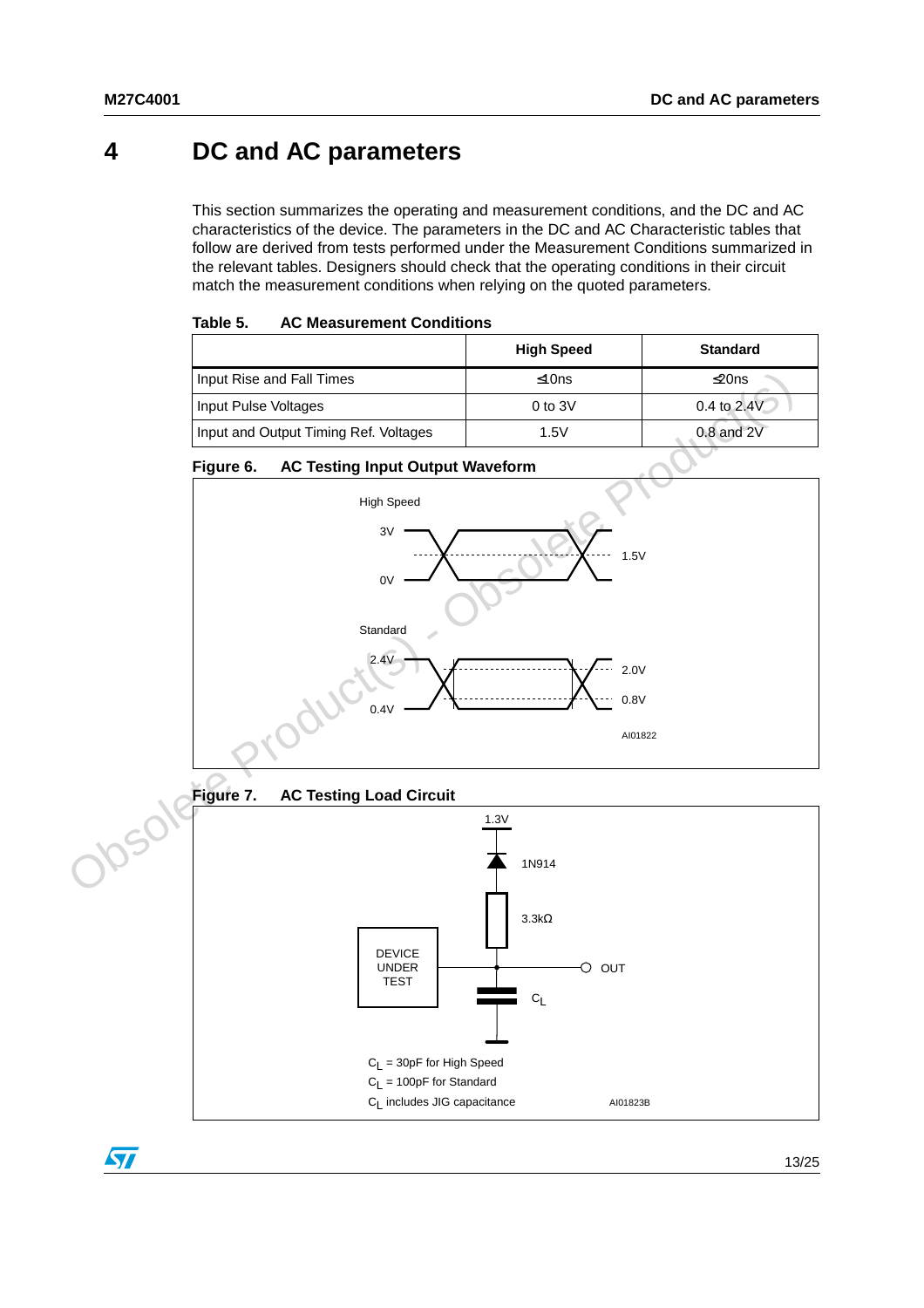| <b>Symbol</b>              | <b>Parameter</b>          | <b>Test Condition</b> | Min | Max | Unit |
|----------------------------|---------------------------|-----------------------|-----|-----|------|
| $\mathsf{C}_{\mathsf{IN}}$ | Input Capacitance         | $V_{IN} = 0V$         |     |     | D٣   |
| $\mathtt{C_{OUT}}$         | <b>Output Capacitance</b> | $V_{\text{OUT}} = 0V$ |     | 12  | рF   |

#### <span id="page-13-0"></span>Table 6. Capacitance (1) (2)

1.  $T_A = 25 °C$ ,  $f = 1$  MHz.

2. Sampled only, not 100% tested.

#### <span id="page-13-1"></span>Table 7. **Table 7. Read Mode DC Characteristics(1) (2)**

|           | Symbol                | <b>Parameter</b>                                                                                                                                                                                                                                                                                                                     | <b>Test Condition</b>                                                                                                               | Min                              | Max          | Unit         |
|-----------|-----------------------|--------------------------------------------------------------------------------------------------------------------------------------------------------------------------------------------------------------------------------------------------------------------------------------------------------------------------------------|-------------------------------------------------------------------------------------------------------------------------------------|----------------------------------|--------------|--------------|
| Īц        |                       | Input Leakage Current                                                                                                                                                                                                                                                                                                                | $0V \leq V_{IN} \leq V_{CC}$                                                                                                        |                                  | ±10          | μA           |
|           | $I_{LO}$              | Output Leakage Current                                                                                                                                                                                                                                                                                                               | 0V ≤V <sub>OUT</sub> ≤V <sub>CC</sub>                                                                                               |                                  | ±10          | μA           |
|           | $I_{\rm CC}$          | <b>Supply Current</b>                                                                                                                                                                                                                                                                                                                | $\overline{\mathsf{E}} = \mathsf{V}_{\mathsf{IL}}, \overline{\mathsf{G}} = \mathsf{V}_{\mathsf{IL}},$<br>$I_{OUT} = 0mA$ , f = 5MHz |                                  | 30           | mA           |
|           | $I_{\rm CC1}$         | Supply Current (Standby) TTL                                                                                                                                                                                                                                                                                                         | $\overline{E}$ = $V_{\text{IH}}$                                                                                                    |                                  | 1            | mA           |
| $I_{CC2}$ |                       | Supply Current (Standby)<br><b>CMOS</b>                                                                                                                                                                                                                                                                                              | $\overline{E}$ > V <sub>CC</sub> – 0.2V                                                                                             |                                  | 100          | μA           |
|           | I <sub>PP</sub>       | Program Current                                                                                                                                                                                                                                                                                                                      | $V_{PP} = V_{CC}$                                                                                                                   |                                  | 10           | μA           |
|           | $V_{IL}$              | Input Low Voltage                                                                                                                                                                                                                                                                                                                    |                                                                                                                                     | $-0.3$                           | 0.8          | $\vee$       |
|           | $V_{\text{IH}}^{(3)}$ | Input High Voltage                                                                                                                                                                                                                                                                                                                   |                                                                                                                                     | $\overline{2}$                   | $V_{CC}$ + 1 | V            |
|           | $V_{OL}$              | Output Low Voltage                                                                                                                                                                                                                                                                                                                   | $I_{OL} = 2.1mA$                                                                                                                    |                                  | 0.4          | V            |
|           |                       | Output High Voltage TTL                                                                                                                                                                                                                                                                                                              | $I_{OH} = -400 \mu A$                                                                                                               | 2.4                              |              | $\vee$       |
|           | $V_{OH}$              | Output High Voltage CMOS                                                                                                                                                                                                                                                                                                             | $I_{OH} = -100 \mu A$                                                                                                               | $V_{\text{CC}}$ – 0.7V           |              | $\vee$       |
|           | Table 8.              | 1. T <sub>A</sub> = 0 to 70 °C or –40 to 85 °C; $V_{CC}$ = 5V ± 5% or 5V ± 10%; $V_{PP}$ = V <sub>CC</sub><br>2. $V_{CC}$ must be applied simultaneously with or before $V_{PP}$ and removed simultaneously or after $V_{PP}$ .<br>3. Maximum DC voltage on Output is $V_{CC}$ +0.5V.<br>Programming Mode DC Characteristics (1) (2) |                                                                                                                                     |                                  |              |              |
|           | <b>Symbol</b>         | <b>Parameter</b>                                                                                                                                                                                                                                                                                                                     | <b>Test Condition</b>                                                                                                               | Min<br><b>Max</b>                |              | Unit         |
| 1050      | ĪЦ                    | Input Leakage Current                                                                                                                                                                                                                                                                                                                | $0 \leq V_{IN} \leq V_{CC}$                                                                                                         | ±10                              |              | μA           |
|           | $I_{\rm CC}$          | <b>Supply Current</b>                                                                                                                                                                                                                                                                                                                |                                                                                                                                     | 50                               |              | mA           |
|           | <b>I</b> pp           | Program Current                                                                                                                                                                                                                                                                                                                      | $\overline{E}$ = $V_{IL}$                                                                                                           | 50                               |              | mA           |
|           | $V_{IL}$              | Input Low Voltage                                                                                                                                                                                                                                                                                                                    |                                                                                                                                     | $-0.3$<br>0.8                    |              | V            |
|           | $V_{\text{IH}}$       | Input High Voltage                                                                                                                                                                                                                                                                                                                   |                                                                                                                                     | $\overline{2}$<br>$V_{CC}$ + 0.5 |              | $\mathsf{V}$ |

#### <span id="page-13-2"></span>Table 8. **Programming Mode DC Characteristics (1) (2)**

| <b>Symbol</b>   | <b>Parameter</b>        | <b>Test Condition</b>                     | Min    | Max                | Unit   |
|-----------------|-------------------------|-------------------------------------------|--------|--------------------|--------|
| Īц              | Input Leakage Current   | $0 \leq V_{\text{IN}} \leq V_{\text{CC}}$ |        | ±10                | μA     |
| $I_{\rm CC}$    | <b>Supply Current</b>   |                                           |        | 50                 | mA     |
| I <sub>PP</sub> | Program Current         | $\overline{E}$ = $V_{IL}$                 |        | 50                 | mA     |
| $V_{IL}$        | Input Low Voltage       |                                           | $-0.3$ | 0.8                | V      |
| $V_{\text{IH}}$ | Input High Voltage      |                                           | 2      | $V_{\rm CC}$ + 0.5 | $\vee$ |
| $V_{OL}$        | Output Low Voltage      | $I_{OL} = 2.1mA$                          |        | 0.4                | V      |
| $V_{OH}$        | Output High Voltage TTL | $I_{OH} = -400 \mu A$                     | 2.4    |                    | $\vee$ |
| $V_{ID}$        | A9 Voltage              |                                           | 11.5   | 12.5               | V      |

1.  $T_A = 25 \text{ °C}$ ;  $V_{CC} = 6.25V \pm 0.25V$ ;  $V_{PP} = 12.75V \pm 0.25V$ .

2.  $V_{CC}$  must be applied simultaneously with or before  $V_{PP}$  and removed simultaneously or after  $V_{PP}$ .

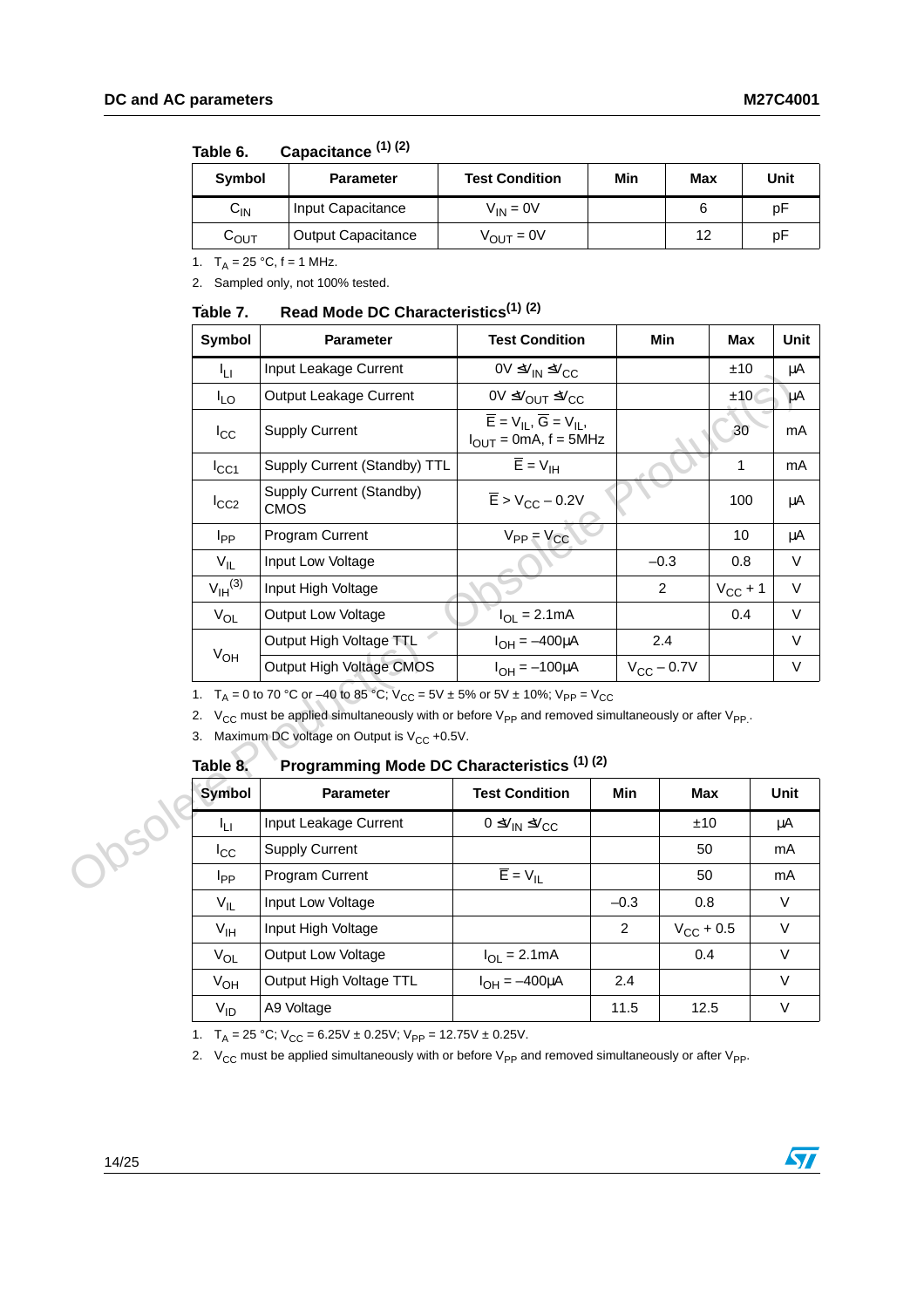

<span id="page-14-1"></span>

| Figure 8.<br><b>Read Mode AC Waveforms</b> |
|--------------------------------------------|
|--------------------------------------------|

<span id="page-14-0"></span>

|                                                                                                                                                                                                                         |                 | Read Mode AC Characteristics <sup>(1)</sup> (2)   |                                                                                                      | M27C4001    |                                                           |             |            |             |            |             |
|-------------------------------------------------------------------------------------------------------------------------------------------------------------------------------------------------------------------------|-----------------|---------------------------------------------------|------------------------------------------------------------------------------------------------------|-------------|-----------------------------------------------------------|-------------|------------|-------------|------------|-------------|
| <b>Symbol</b>                                                                                                                                                                                                           | Alt             | <b>Parameter</b>                                  | <b>Test Condition</b>                                                                                | $-35^{(3)}$ |                                                           | $-45^{(3)}$ |            | $-55^{(3)}$ |            | <b>Unit</b> |
|                                                                                                                                                                                                                         |                 |                                                   |                                                                                                      | <b>Min</b>  | Max                                                       | <b>Min</b>  | <b>Max</b> | Min         | <b>Max</b> |             |
| t <sub>AVQV</sub>                                                                                                                                                                                                       | $t_{ACC}$       | Address Valid to<br><b>Output Valid</b>           | $\overline{E} = V_{IL}$ , $\overline{G} = V_{IL}$                                                    |             | 35                                                        |             | 45         |             | 55         | ns          |
| <sup>t</sup> ELQV                                                                                                                                                                                                       | $t_{CE}$        | Chip Enable Low to<br><b>Output Valid</b>         | $\overline{G}$ = $V_{IL}$                                                                            |             | 35                                                        |             | 45         |             | 55         | ns          |
| t <sub>GLQV</sub>                                                                                                                                                                                                       | $t_{OE}$        | Output Enable Low<br>to Output Valid              | $\overline{E} = V_{IL}$                                                                              |             | 20                                                        |             | 25         |             | 30         | ns          |
| $t_{EHQZ}$ <sup>(4)</sup>                                                                                                                                                                                               | $t_{\text{DF}}$ | Chip Enable High to<br>Output Hi-Z                | $\overline{G} = V_{\parallel}$                                                                       | $\Omega$    | 30                                                        | 0           | 30         | 0           | 30         | ns          |
| $t_{GHQZ}$ <sup>(4)</sup>                                                                                                                                                                                               | t <sub>DF</sub> | Output Enable High<br>to Output Hi-Z              | $\overline{E}$ = $V_{IL}$                                                                            | $\Omega$    | 30                                                        | $\Omega$    | 30         | $\Omega$    | 30         | ns          |
| t <sub>AXQX</sub>                                                                                                                                                                                                       | $t_{OH}$        | <b>Address Transition</b><br>to Output Transition | $\overline{\mathsf{E}} = \mathsf{V}_{\mathsf{IL}}, \overline{\mathsf{G}} = \mathsf{V}_{\mathsf{IL}}$ | $\mathbf 0$ |                                                           | 0           |            | 0           |            | ns          |
| $T_A$ = 0 to 70 °C or –40 to 85 °C; $V_{CC}$ = 5V ± 5% or 5V ± 10%; $V_{PP}$ = V <sub>CC</sub><br>2. $V_{CC}$ must be applied simultaneously with or before $V_{PP}$ and removed simultaneously or after $V_{PP}$<br>3. |                 |                                                   |                                                                                                      |             |                                                           |             |            |             |            |             |
|                                                                                                                                                                                                                         |                 |                                                   |                                                                                                      |             | Speed obtained with High Speed AC measurement conditions. |             |            |             |            |             |

<span id="page-14-3"></span><span id="page-14-2"></span>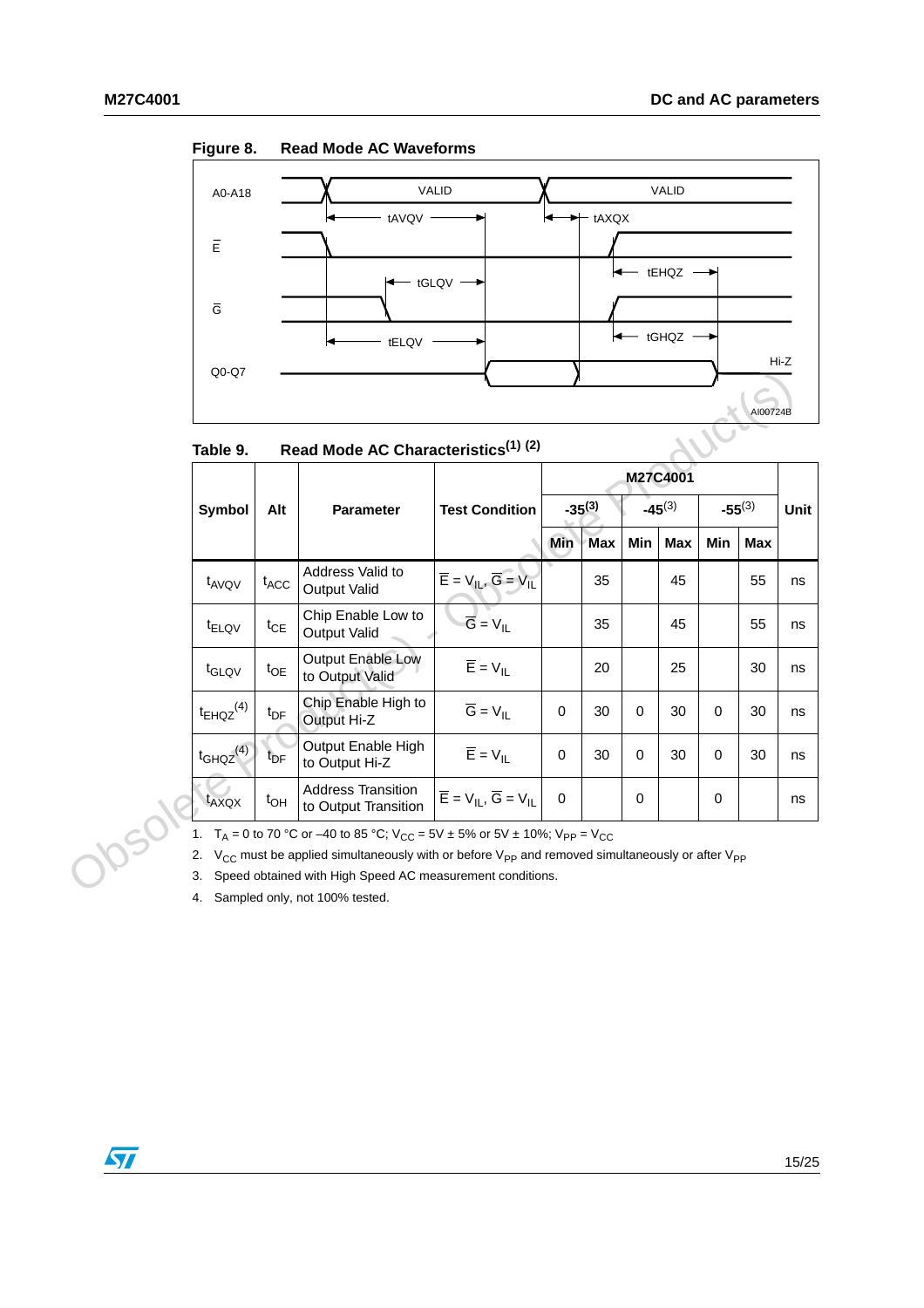|                                                                                                                                                                                                                                                                                     |                   |                 |                                                   |                                                                                                      | M27C4001    |            |                |            |                |                 |      |
|-------------------------------------------------------------------------------------------------------------------------------------------------------------------------------------------------------------------------------------------------------------------------------------|-------------------|-----------------|---------------------------------------------------|------------------------------------------------------------------------------------------------------|-------------|------------|----------------|------------|----------------|-----------------|------|
|                                                                                                                                                                                                                                                                                     | Symbol            | Alt             | Parameter                                         | <b>Test Condition</b><br>$-70$                                                                       |             | $-80/-90$  |                |            |                | $-10/-12/-15$   | Unit |
|                                                                                                                                                                                                                                                                                     |                   |                 |                                                   |                                                                                                      | Min         | <b>Max</b> | Min            | <b>Max</b> | Min            | Max             |      |
|                                                                                                                                                                                                                                                                                     | t <sub>AVQV</sub> | $t_{ACC}$       | Address Valid to<br><b>Output Valid</b>           | $\overline{\mathsf{E}} = \mathsf{V}_{\mathsf{IL}}, \overline{\mathsf{G}} = \mathsf{V}_{\mathsf{IL}}$ |             | 70         |                | 80         |                | 100             | ns   |
|                                                                                                                                                                                                                                                                                     | $t_{ELOV}$        | $t_{CE}$        | Chip Enable Low to<br><b>Output Valid</b>         | $\overline{G} = V_{\parallel}$                                                                       |             | 70         |                | 80         |                | 100             | ns   |
|                                                                                                                                                                                                                                                                                     | t <sub>GLQV</sub> | $t_{OE}$        | Output Enable Low<br>to Output Valid              | $\overline{E} = V_{\parallel}$                                                                       |             | 35         |                | 40         |                | 50              | ns   |
|                                                                                                                                                                                                                                                                                     | $t_{EHQZ}^{(3)}$  | $t_{\text{DF}}$ | Chip Enable High to<br>Output Hi-Z                | $\overline{G} = V_{\parallel}$                                                                       | 0           | 30         | 0              | 30         | 0<             | 30 <sub>2</sub> | ns   |
|                                                                                                                                                                                                                                                                                     | $t_{GHQZ}^{(3)}$  | $t_{\text{DF}}$ | Output Enable High<br>to Output Hi-Z              | $\overline{E} = V_{IL}$                                                                              | $\pmb{0}$   | 30         | $\mathbf 0$    | 30         | $\overline{0}$ | 30              | ns   |
|                                                                                                                                                                                                                                                                                     | $t_{AXQX}$        | $t_{OH}$        | <b>Address Transition</b><br>to Output Transition | $\overline{\mathsf{E}} = \mathsf{V}_{\mathsf{IL}}, \overline{\mathsf{G}} = \mathsf{V}_{\mathsf{IL}}$ | $\mathbf 0$ |            | $\overline{0}$ |            | $\pmb{0}$      |                 | ns   |
| 1. $T_A = 0$ to 70 °C or -40 to 85 °C; $V_{CC} = 5V \pm 5\%$ or $5V \pm 10\%$ ; $V_{PP} = V_{CC}$<br>2. $V_{CC}$ must be applied simultaneously with or before $V_{PP}$ and removed simultaneously or after $V_{PP}$ .<br>3. Sampled only, not 100% tested.<br>Obsolete Product(s). |                   |                 |                                                   |                                                                                                      |             |            |                |            |                |                 |      |

<span id="page-15-1"></span><span id="page-15-0"></span>**Table 10. Read Mode AC Characteristics(1) (2)**

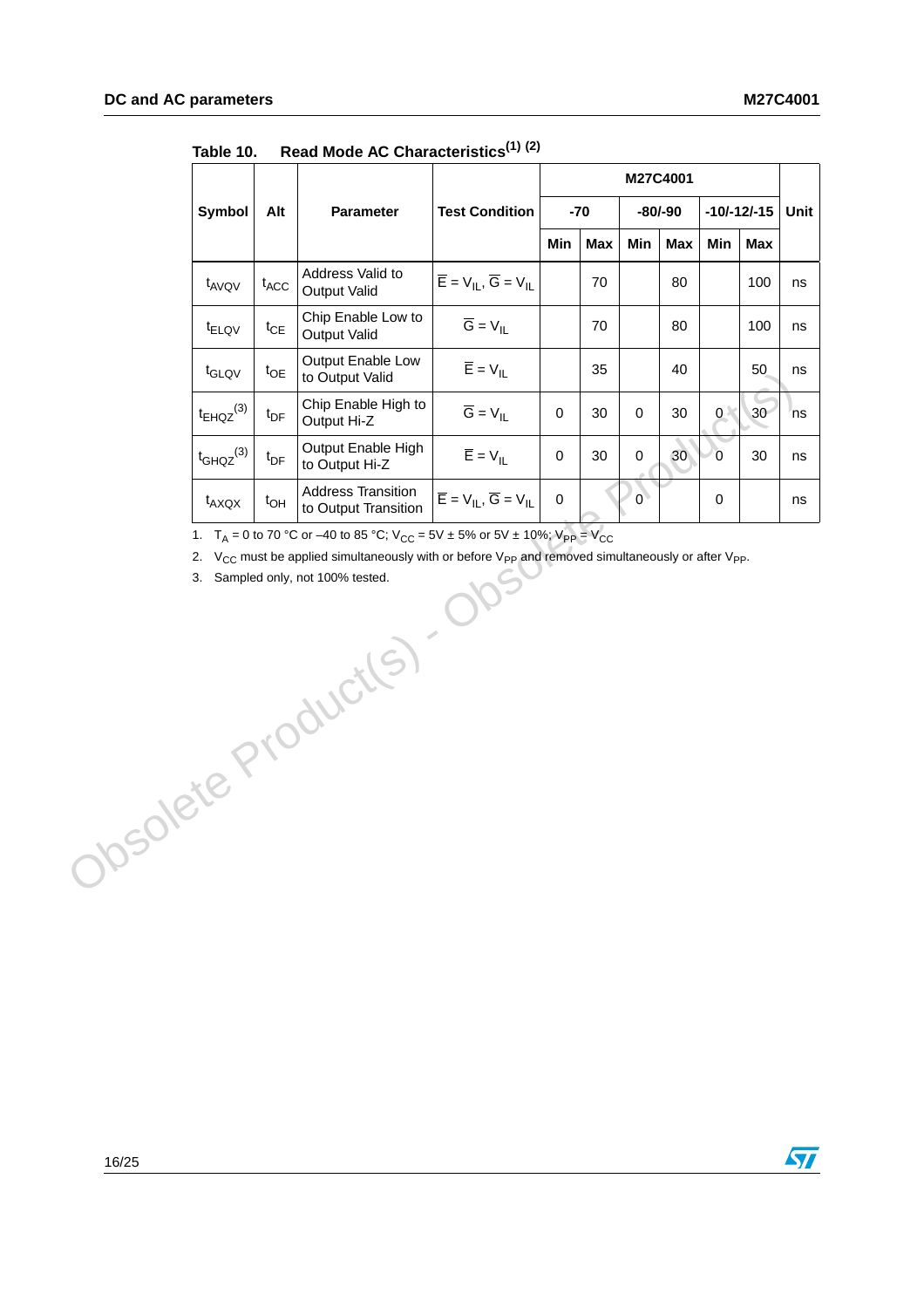

<span id="page-16-1"></span>**Figure 9. Programming and Verify Modes AC Waveforms**

<span id="page-16-0"></span>**Table 11. Programming Mode AC Characteristics(1) (2) (3)**

| $\overline{\mathsf{E}}$<br>$\overline{\mathsf{G}}$ |                  | $\leftarrow$ tVCHEL $\rightarrow$<br>$t$ ELEH $\rightarrow$<br>tQXGL<br>PROGRAM                                                                                                                                                        | <b>VERIFY</b>         | $\rightarrow$ tGHAX | AI00725    |      |
|----------------------------------------------------|------------------|----------------------------------------------------------------------------------------------------------------------------------------------------------------------------------------------------------------------------------------|-----------------------|---------------------|------------|------|
| Table 11.                                          |                  | Programming Mode AC Characteristics <sup>(1)</sup> (2) (3)                                                                                                                                                                             |                       |                     |            |      |
| Symbol                                             | Alt              | <b>Parameter</b>                                                                                                                                                                                                                       | <b>Test Condition</b> | Min                 | <b>Max</b> | Unit |
| $t_{AVEL}$                                         | $t_{AS}$         | Address Valid to Chip Enable Low                                                                                                                                                                                                       |                       | $\overline{2}$      |            | μs   |
| t <sub>QVEL</sub>                                  | $t_{DS}$         | Input Valid to Chip Enable Low                                                                                                                                                                                                         |                       | $\mathbf{2}$        |            | μs   |
| t <sub>VPHEL</sub>                                 | $t_{VPS}$        | V <sub>PP</sub> High to Chip Enable Low                                                                                                                                                                                                |                       | $\overline{2}$      |            | μs   |
| <b>t</b> <sub>VCHEL</sub>                          | $t_{VCS}$        | V <sub>CC</sub> High to Chip Enable Low                                                                                                                                                                                                |                       | 2                   |            | μs   |
| <sup>t</sup> ELEH                                  | $t_{PW}$         | Chip Enable Program Pulse Width                                                                                                                                                                                                        |                       | 95                  | 105        | μs   |
| t <sub>EHQX</sub>                                  | $t_{DH}$         | Chip Enable High to Input Transition                                                                                                                                                                                                   |                       | $\mathbf{2}$        |            | μs   |
| toxgL                                              | $t_{\text{OES}}$ | Input Transition to Output Enable Low                                                                                                                                                                                                  |                       | $\overline{c}$      |            | μs   |
| t <sub>GLQV</sub>                                  | $t_{OE}$         | Output Enable Low to Output Valid                                                                                                                                                                                                      |                       |                     | 100        | ns   |
| t <sub>GHQZ</sub>                                  | $t_{\text{DFP}}$ | Output Enable High to Output Hi-Z                                                                                                                                                                                                      |                       | $\mathbf 0$         | 130        | ns   |
| t <sub>GHAX</sub>                                  | t <sub>AH</sub>  | Output Enable High to Address<br>Transition                                                                                                                                                                                            |                       | 0                   |            | ns   |
|                                                    |                  | 1. $T_A = 25 °C$ ; $V_{CC} = 6.25 V \pm 0.25 V$ ; $V_{PP} = 12.75 V \pm 0.25 V$<br>2. $V_{CC}$ must be applied simultaneously with or before $V_{PP}$ and removed simultaneously or after $V_{PP}$ .<br>2 Campled only not 1000/tooted |                       |                     |            |      |

3. Sampled only, not 100% tested.

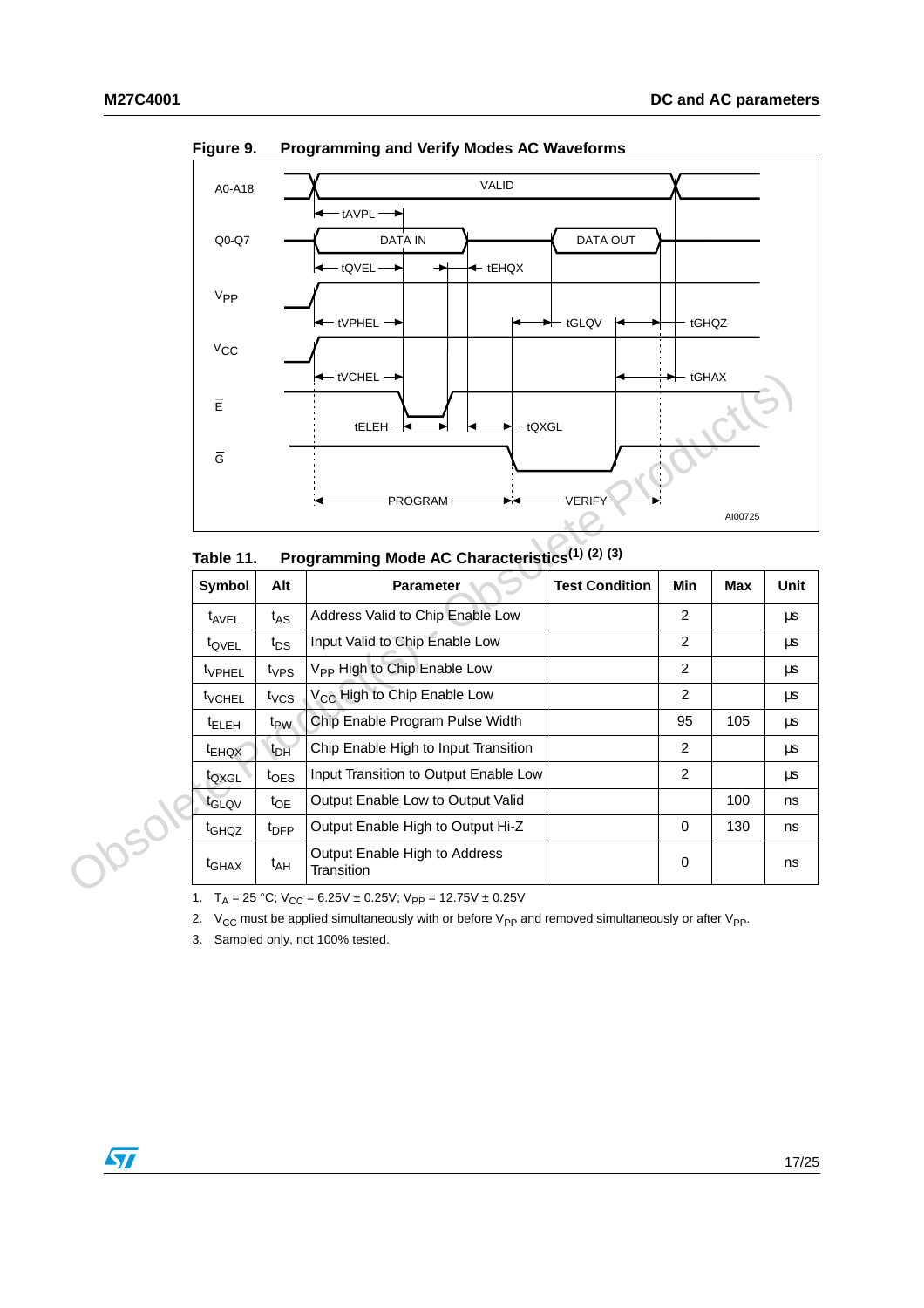# <span id="page-17-0"></span>**5 Package mechanical**

<span id="page-17-2"></span>**Figure 10. FDIP32W - 32 pin Ceramic Frit-seal DIP with window, Package Outline**



<span id="page-17-1"></span> **Table 12. FDIP32W - 32 pin Ceramic Frit-seal DIP with window, package mechanical data**

|       | 1. Drawing is not to scale.<br>Table 12. |            | N<br>Ø<br>ㅁㅁ<br>ப<br>FDIP32W - 32 pin Ceramic Frit-seal DIP with window, package mechanical | E1<br>Ε                  |            | FDIPW-a                  | ucils                    |  |
|-------|------------------------------------------|------------|---------------------------------------------------------------------------------------------|--------------------------|------------|--------------------------|--------------------------|--|
|       |                                          | data       | millimeters                                                                                 |                          | inches     |                          |                          |  |
|       | Symbol                                   |            |                                                                                             |                          |            |                          |                          |  |
|       |                                          | <b>Typ</b> | Min                                                                                         | <b>Max</b>               | <b>Typ</b> | Min                      | Max                      |  |
|       | A                                        |            | s.                                                                                          | 5.72                     |            |                          | 0.225                    |  |
|       | A1                                       |            | 0.51                                                                                        | 1.40                     |            | 0.020                    | 0.055                    |  |
|       | A2                                       |            | 3.91                                                                                        | 4.57                     |            | 0.154                    | 0.180                    |  |
|       | A <sub>3</sub>                           |            | 3.89                                                                                        | 4.50                     |            | 0.153                    | 0.177                    |  |
|       | B                                        |            | 0.41                                                                                        | 0.56                     |            | 0.016                    | 0.022                    |  |
|       | <b>B1</b>                                | 1.45       | $\overline{\phantom{m}}$                                                                    | $\overline{\phantom{0}}$ | 0.057      | $\qquad \qquad -$        | $\overline{\phantom{a}}$ |  |
|       | C                                        |            | 0.23                                                                                        | 0.30                     |            | 0.009                    | 0.012                    |  |
|       | D                                        |            | 41.73                                                                                       | 42.04                    |            | 1.643                    | 1.655                    |  |
|       | D <sub>2</sub>                           | 38.10      | —                                                                                           | -                        | 1.500      | —                        | $\qquad \qquad -$        |  |
| Josol | е                                        | 2.54       | $\qquad \qquad -$                                                                           | $\overline{\phantom{0}}$ | 0.100      | $\qquad \qquad -$        | $\overline{\phantom{m}}$ |  |
|       | E                                        | 15.24      | $\qquad \qquad -$                                                                           | $\overline{\phantom{0}}$ | 0.600      | $\qquad \qquad -$        | $\overline{\phantom{m}}$ |  |
|       | E1                                       |            | 13.06                                                                                       | 13.36                    |            | 0.514                    | 0.526                    |  |
|       | eA                                       | 14.99      | $\overline{\phantom{0}}$                                                                    | $\overline{\phantom{0}}$ | 0.590      | $\overline{\phantom{0}}$ | $\overline{\phantom{0}}$ |  |
|       | eB                                       |            | 16.18                                                                                       | 18.03                    |            | 0.637                    | 0.710                    |  |
|       | L                                        |            | 3.18                                                                                        | 4.10                     |            | 0.125                    | 0.161                    |  |
|       | N                                        | 32         |                                                                                             |                          | 32         |                          |                          |  |
|       | $\mathbf S$                              |            | 1.52                                                                                        | 2.49                     |            | 0.060                    | 0.098                    |  |
|       | Ø                                        | 7.11       | $\overline{\phantom{0}}$                                                                    | $\overline{\phantom{0}}$ | 0.280      | $\qquad \qquad -$        | $\overline{\phantom{m}}$ |  |
|       | $\alpha$                                 |            | $4^{\circ}$                                                                                 | $11^\circ$               |            | $4^{\circ}$              | $11^{\circ}$             |  |



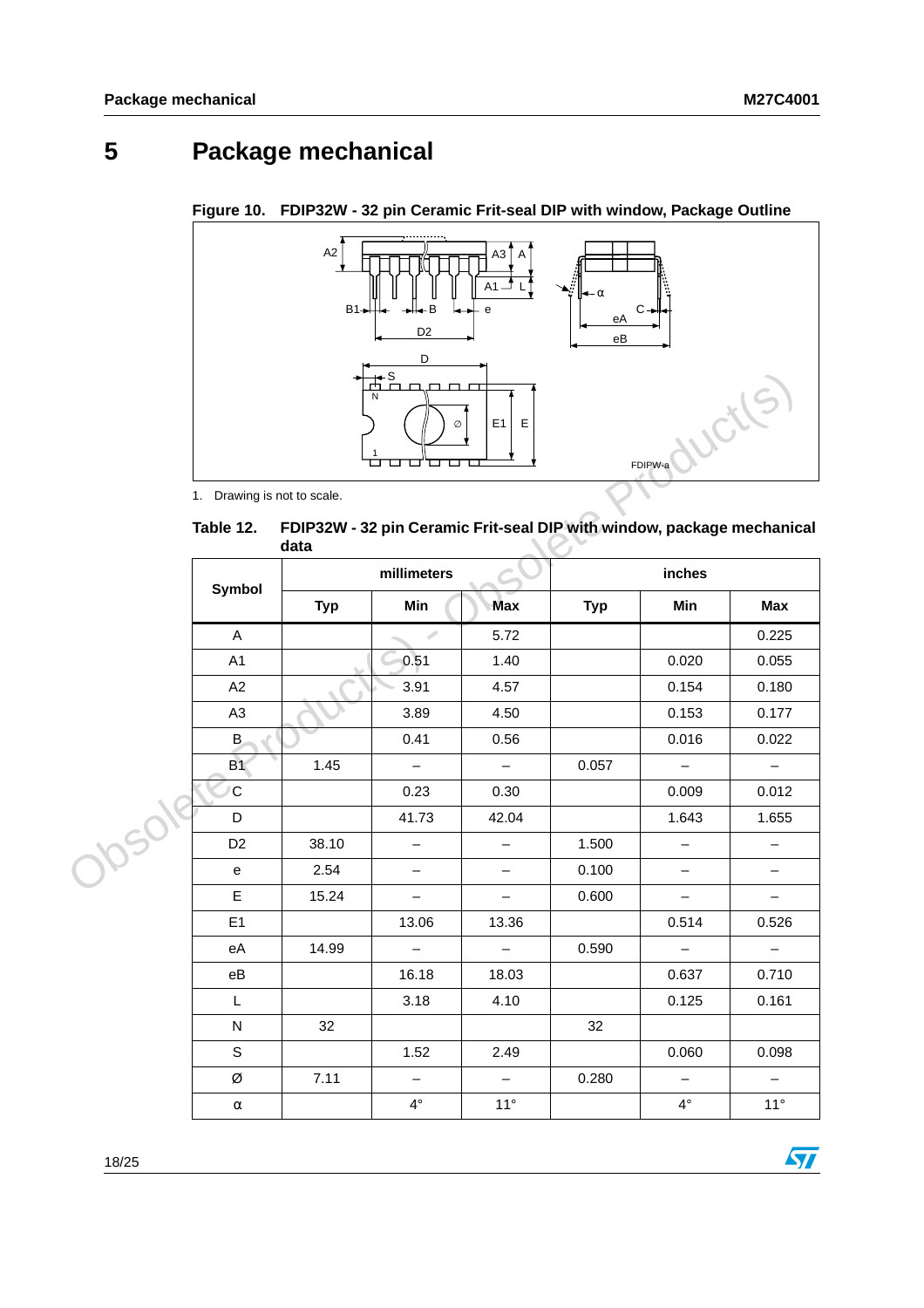

<span id="page-18-1"></span>**Figure 11. PDIP32 - 32 lead Plastic DIP, 600 mils width, Package Outline**

<span id="page-18-0"></span>Table 13. **Table 13. PDIP32 - 32 lead Plastic DIP, 600 mils width, package mechanical data**

|       |                             | ப          |                          | E <sub>1</sub><br>E                                                   |            | PDIP-C                   |                          |  |  |
|-------|-----------------------------|------------|--------------------------|-----------------------------------------------------------------------|------------|--------------------------|--------------------------|--|--|
|       | 1. Drawing is not to scale. |            |                          |                                                                       |            |                          |                          |  |  |
|       | Table 13.                   |            |                          | PDIP32 - 32 lead Plastic DIP, 600 mils width, package mechanical data |            |                          |                          |  |  |
|       | <b>Symbol</b>               |            | millimeters              |                                                                       | inches     |                          |                          |  |  |
|       |                             | <b>Typ</b> | Min                      | <b>Max</b>                                                            | <b>Typ</b> | Min                      | Max                      |  |  |
|       | A                           |            |                          | 4.83                                                                  |            |                          | 0.190                    |  |  |
|       | A <sub>1</sub>              |            | 0.38                     |                                                                       |            | 0.015                    |                          |  |  |
|       | A2                          | 3.81       |                          |                                                                       | 0.150      |                          |                          |  |  |
|       | b                           |            | $\bigcirc$ 0.41          | 0.53                                                                  |            | 0.016                    | 0.021                    |  |  |
|       | b <sub>1</sub>              |            | 1.14                     | 1.65                                                                  |            | 0.045                    | 0.065                    |  |  |
|       | C                           |            | 0.23                     | 0.38                                                                  |            | 0.009                    | 0.015                    |  |  |
|       | Đ                           |            | 41.78                    | 42.29                                                                 |            | 1.645                    | 1.665                    |  |  |
|       | eA                          | 15.24      | $\overline{\phantom{0}}$ | $\overline{\phantom{0}}$                                              | 0.600      | $\overline{\phantom{0}}$ | $\qquad \qquad -$        |  |  |
| 10501 | е                           | 2.54       | $\overline{\phantom{0}}$ | $\overline{\phantom{0}}$                                              | 0.100      | $\overline{\phantom{0}}$ | $\overline{\phantom{m}}$ |  |  |
|       | E                           |            | 15.24                    | 15.88                                                                 |            | 0.600                    | 0.625                    |  |  |
|       | E1                          |            | 13.46                    | 13.97                                                                 |            | 0.530                    | 0.550                    |  |  |
|       | S                           |            | 1.65                     | 2.21                                                                  |            | 0.065                    | 0.087                    |  |  |
|       | L                           |            | 3.05                     | 3.56                                                                  |            | 0.120                    | 0.140                    |  |  |
|       | $\alpha$                    |            | $0^{\circ}$              | $15^{\circ}$                                                          |            | $0^{\circ}$              | $15^{\circ}$             |  |  |
|       | ${\sf N}$                   |            | 32                       |                                                                       |            | 32                       |                          |  |  |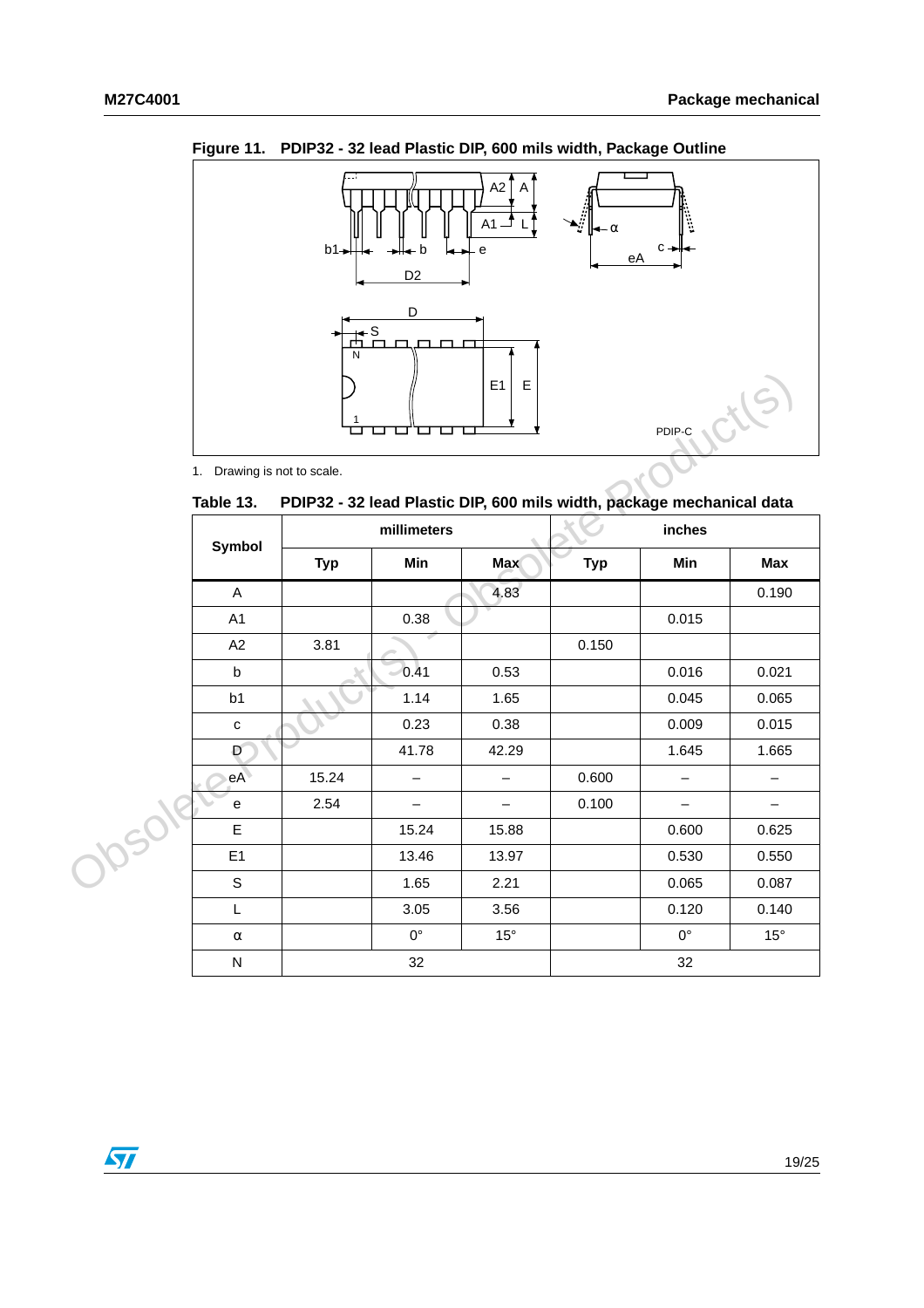

<span id="page-19-1"></span>**Figure 12. PLCC32 - 32 lead Plastic Leaded Chip Carrier, Package Outline**

<span id="page-19-0"></span>**Table 14. PLCC32 - 32 lead Plastic Leaded Chip Carrier, package mechanical data**

|      |                             | D <sub>3</sub> |                   |                                                                       |            | $\mathsf{A}$             |                          |  |  |  |
|------|-----------------------------|----------------|-------------------|-----------------------------------------------------------------------|------------|--------------------------|--------------------------|--|--|--|
|      |                             | D <sub>2</sub> | D <sub>2</sub>    |                                                                       |            | $\overline{\bigcirc}$ CP |                          |  |  |  |
|      |                             |                |                   |                                                                       |            | PLCC-A                   |                          |  |  |  |
|      | 1. Drawing is not to scale. |                |                   |                                                                       |            |                          |                          |  |  |  |
|      | Table 14.                   |                |                   | PLCC32 - 32 lead Plastic Leaded Chip Carrier, package mechanical data |            |                          |                          |  |  |  |
|      |                             |                | millimeters       |                                                                       |            | inches                   |                          |  |  |  |
|      | Symbol                      | <b>Typ</b>     | Min               | <b>Max</b>                                                            | <b>Typ</b> | Min                      | Max                      |  |  |  |
|      | A                           |                | 3.18              | 3.56                                                                  |            | 0.125                    | 0.140                    |  |  |  |
|      | A1                          |                | 1.53              | 2.41                                                                  |            | 0.060                    | 0.095                    |  |  |  |
|      | A2                          |                | 0.38              | $\overline{\phantom{0}}$                                              |            | 0.015                    | $\equiv$                 |  |  |  |
|      | $\sf B$                     |                | 0.33              | 0.53                                                                  |            | 0.013                    | 0.021                    |  |  |  |
|      | B <sub>1</sub>              |                | 0.66              | 0.81                                                                  |            | 0.026                    | 0.032                    |  |  |  |
|      | CP                          |                |                   | 0.10                                                                  |            |                          | 0.004                    |  |  |  |
|      | D                           |                | 12.32             | 12.57                                                                 |            | 0.485                    | 0.495                    |  |  |  |
|      | D <sub>1</sub>              |                | 11.35             | 11.51                                                                 |            | 0.447                    | 0.453                    |  |  |  |
|      | D <sub>2</sub>              |                | 4.78              | 5.66                                                                  |            | 0.188                    | 0.223                    |  |  |  |
| Jose | D <sub>3</sub>              | 7.62           | $\qquad \qquad -$ | $\qquad \qquad -$                                                     | 0.300      |                          | $\overline{\phantom{m}}$ |  |  |  |
|      | $\mathsf E$                 |                | 14.86             | 15.11                                                                 |            | 0.585                    | 0.595                    |  |  |  |
|      | E <sub>1</sub>              |                | 13.89             | 14.05                                                                 |            | 0.547                    | 0.553                    |  |  |  |
|      | E <sub>2</sub>              |                | 6.05              | 6.93                                                                  |            | 0.238                    | 0.273                    |  |  |  |
|      | E <sub>3</sub>              | 10.16          | $\qquad \qquad -$ | $\qquad \qquad -$                                                     | 0.400      | $\overline{\phantom{0}}$ | $\qquad \qquad -$        |  |  |  |
|      | е                           | 1.27           | $\equiv$          | $\overline{\phantom{0}}$                                              | 0.050      | $\equiv$                 | $\overline{\phantom{m}}$ |  |  |  |
|      | F                           |                | 0.00              | 0.13                                                                  |            | 0.000                    | 0.005                    |  |  |  |
|      | $\mathsf{R}$                | 0.89           | $\qquad \qquad -$ | $\qquad \qquad -$                                                     | 0.035      | $\overline{\phantom{0}}$ | $\overline{\phantom{m}}$ |  |  |  |
|      | ${\sf N}$                   | 32             |                   |                                                                       | 32         |                          |                          |  |  |  |

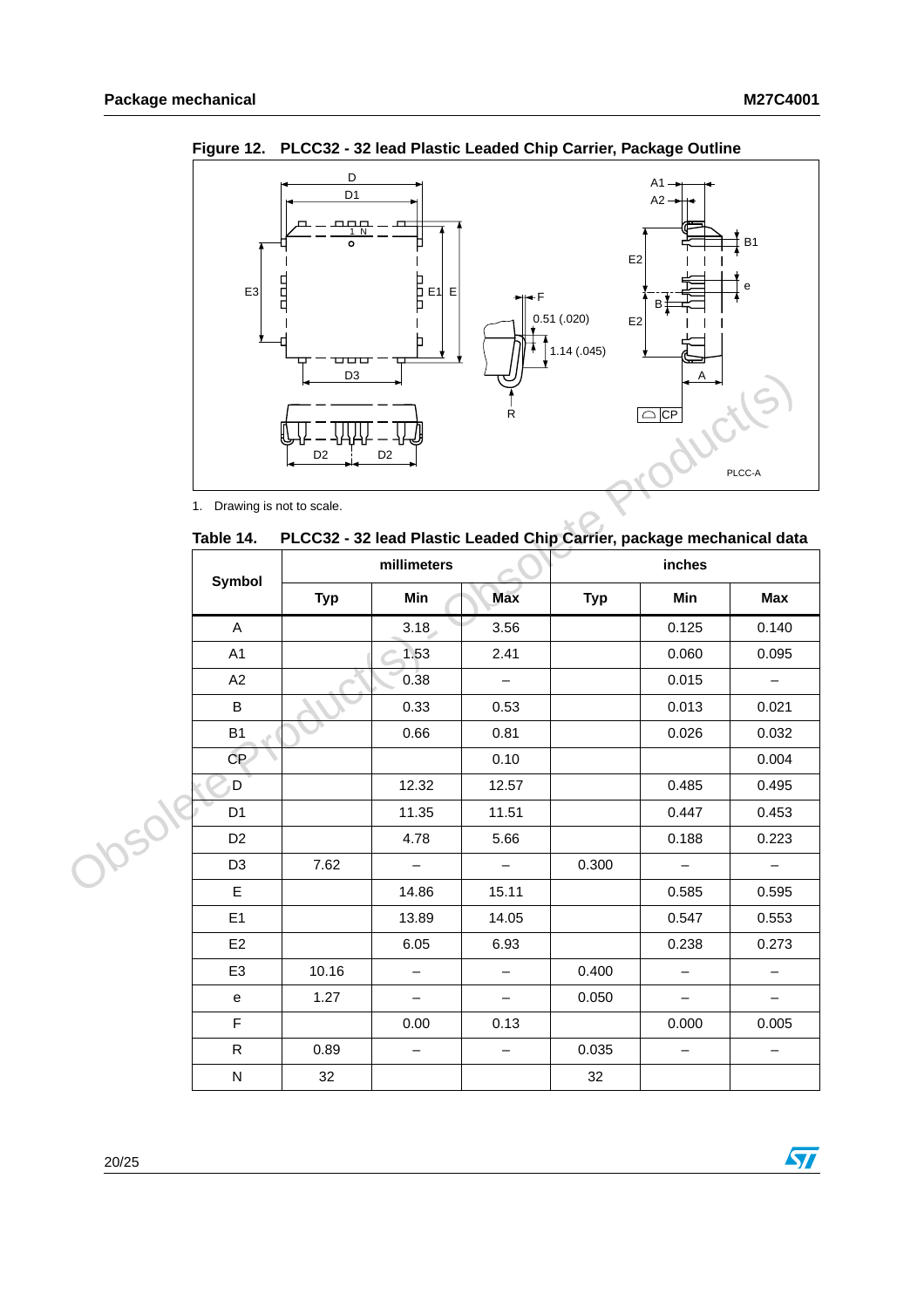

<span id="page-20-1"></span>**Figure 13. TSOP32 - 32 lead Plastic Thin Small Outline, 8 x 20 mm, Package Outline**

<span id="page-20-0"></span> **Table 15. TSOP32 - 32 lead Plastic Thin Small Outline, 8 x 20 mm, Package Mechanical Data**

|      |                                                                                                        |            | υ                 | $\cup$ $\cup$ $\cup$     |            |                          |                   |  |  |
|------|--------------------------------------------------------------------------------------------------------|------------|-------------------|--------------------------|------------|--------------------------|-------------------|--|--|
|      | <b>OUTS</b><br>DIE<br>¥с<br>A <sub>1</sub><br>TSOP-a<br>$\alpha$                                       |            |                   |                          |            |                          |                   |  |  |
|      | 1. Drawing is not to scale.                                                                            |            |                   |                          |            |                          |                   |  |  |
|      | TSOP32 - 32 lead Plastic Thin Small Outline, 8 x 20 mm, Package<br>Table 15.<br><b>Mechanical Data</b> |            |                   |                          |            |                          |                   |  |  |
|      | <b>Symbol</b>                                                                                          |            | millimeters       |                          | inches     |                          |                   |  |  |
|      |                                                                                                        | <b>Typ</b> | Min               | <b>Max</b>               | <b>Typ</b> | Min                      | <b>Max</b>        |  |  |
|      | A                                                                                                      |            |                   | 1.200                    |            |                          | 0.0472            |  |  |
|      | A1                                                                                                     |            | 0.050             | 0.150                    |            | 0.0020                   | 0.0059            |  |  |
|      | A2                                                                                                     |            | 0.950             | 1.050                    |            | 0.0374                   | 0.0413            |  |  |
|      | B                                                                                                      |            | 0.170             | 0.250                    |            | 0.0067                   | 0.0098            |  |  |
|      | $\overline{C}$                                                                                         |            | 0.100             | 0.210                    |            | 0.0039                   | 0.0083            |  |  |
|      | <b>CP</b>                                                                                              |            |                   | 0.100                    |            |                          | 0.0039            |  |  |
| 1050 | D                                                                                                      |            | 19.800            | 20.200                   |            | 0.7795                   | 0.7953            |  |  |
|      | D <sub>1</sub>                                                                                         |            | 18.300            | 18.500                   |            | 0.7205                   | 0.7283            |  |  |
|      | e                                                                                                      | 0.500      | $\qquad \qquad -$ | $\overline{\phantom{0}}$ | 0.0197     | $\overline{\phantom{m}}$ | $\qquad \qquad -$ |  |  |
|      | E                                                                                                      |            | 7.900             | 8.100                    |            | 0.3110                   | 0.3189            |  |  |
|      | Г                                                                                                      |            | 0.500             | 0.700                    |            | 0.0197                   | 0.0276            |  |  |
|      | ${\sf N}$                                                                                              | 32         |                   |                          | 32         |                          |                   |  |  |
|      | $\alpha$                                                                                               |            | $0^{\circ}$       | $5^{\circ}$              |            | $0^{\circ}$              | $5^{\circ}$       |  |  |

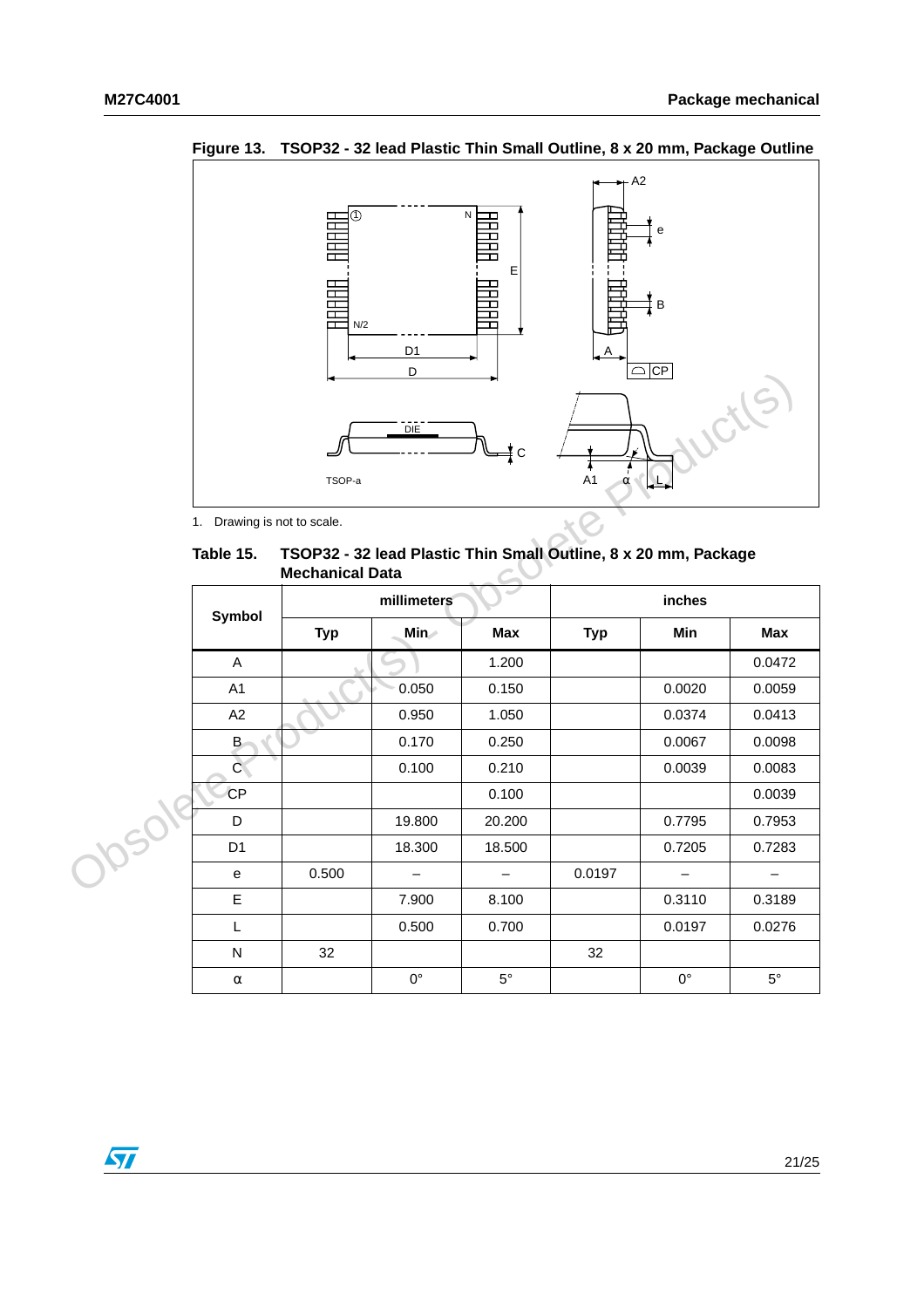## <span id="page-21-0"></span>**6 Part numbering**

#### <span id="page-21-1"></span>Table 16. **Ordering Information Scheme**



 $6 = -40$  to 85 °C

<span id="page-21-2"></span>1. High Speed, see AC Characteristics section for further information.

For a list of available options (Speed, Package, etc...) or for further information on any aspect of this device, please contact the STMicroelectronics Sales Office nearest to you.

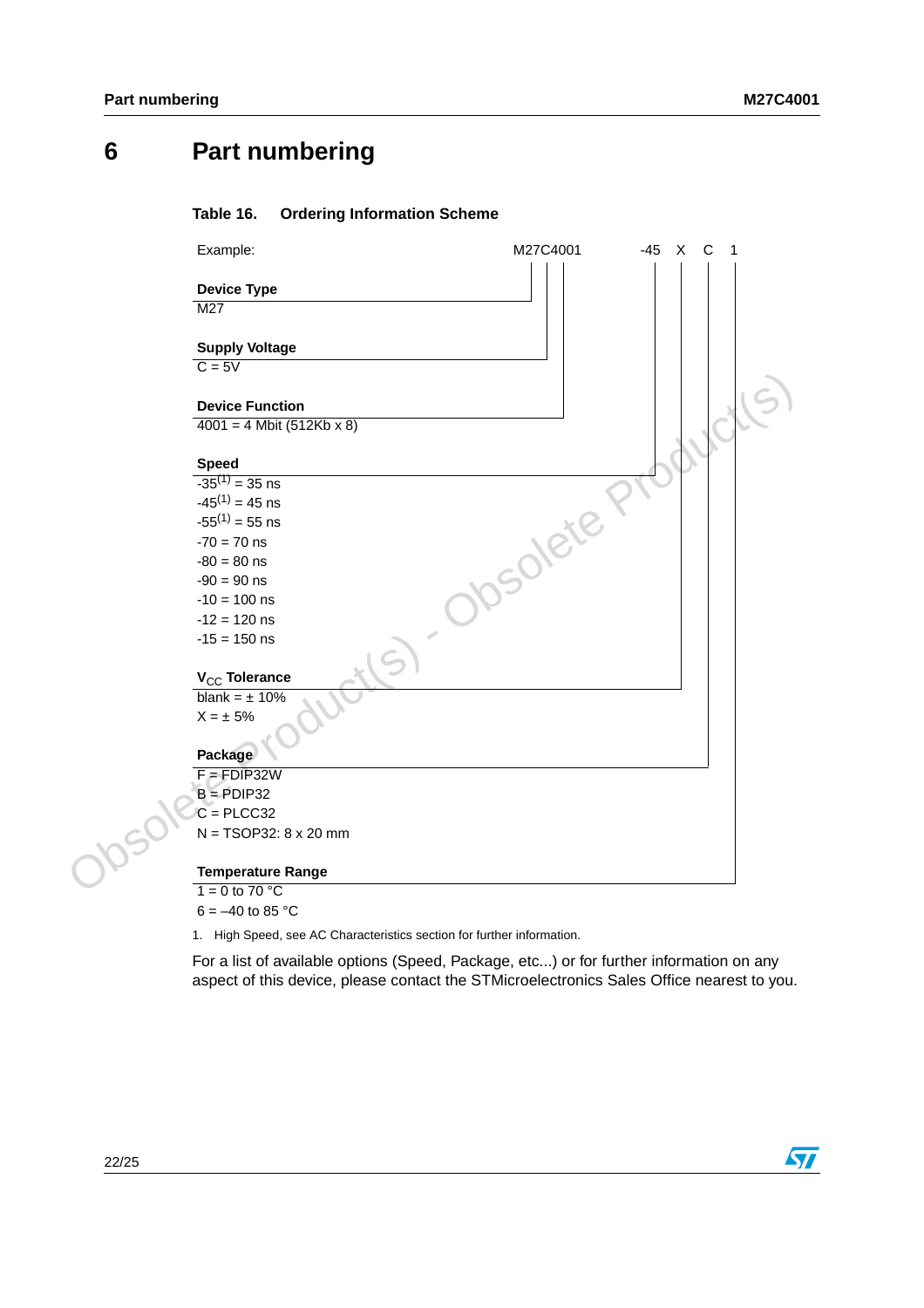# <span id="page-22-0"></span>**7 Revision history**

#### <span id="page-22-1"></span>Table 17. **Document revision history**

| <b>Date</b>      | <b>Revision</b> | <b>Changes</b>                                                                                                                                                                                                                                                                                |
|------------------|-----------------|-----------------------------------------------------------------------------------------------------------------------------------------------------------------------------------------------------------------------------------------------------------------------------------------------|
| <b>July 1998</b> | $\mathbf{1}$    | First Issue                                                                                                                                                                                                                                                                                   |
| 09/25/00         | 2               | AN620 Reference removed                                                                                                                                                                                                                                                                       |
| 11/29/00         | 3               | PLCC codification changed (Table 16.)                                                                                                                                                                                                                                                         |
| 28-Mar-2006      | 4               | Document converted to new template (sections added, information<br>moved). LCCC32W package removed. Package specifications<br>updated (see Section 5: Package mechanical). Packages are<br>ECOPACK® compliant. X and TR options removed from Table 16:<br><b>Ordering Information Scheme.</b> |
|                  |                 | Obsolete Product(S) Obsolete Proc                                                                                                                                                                                                                                                             |